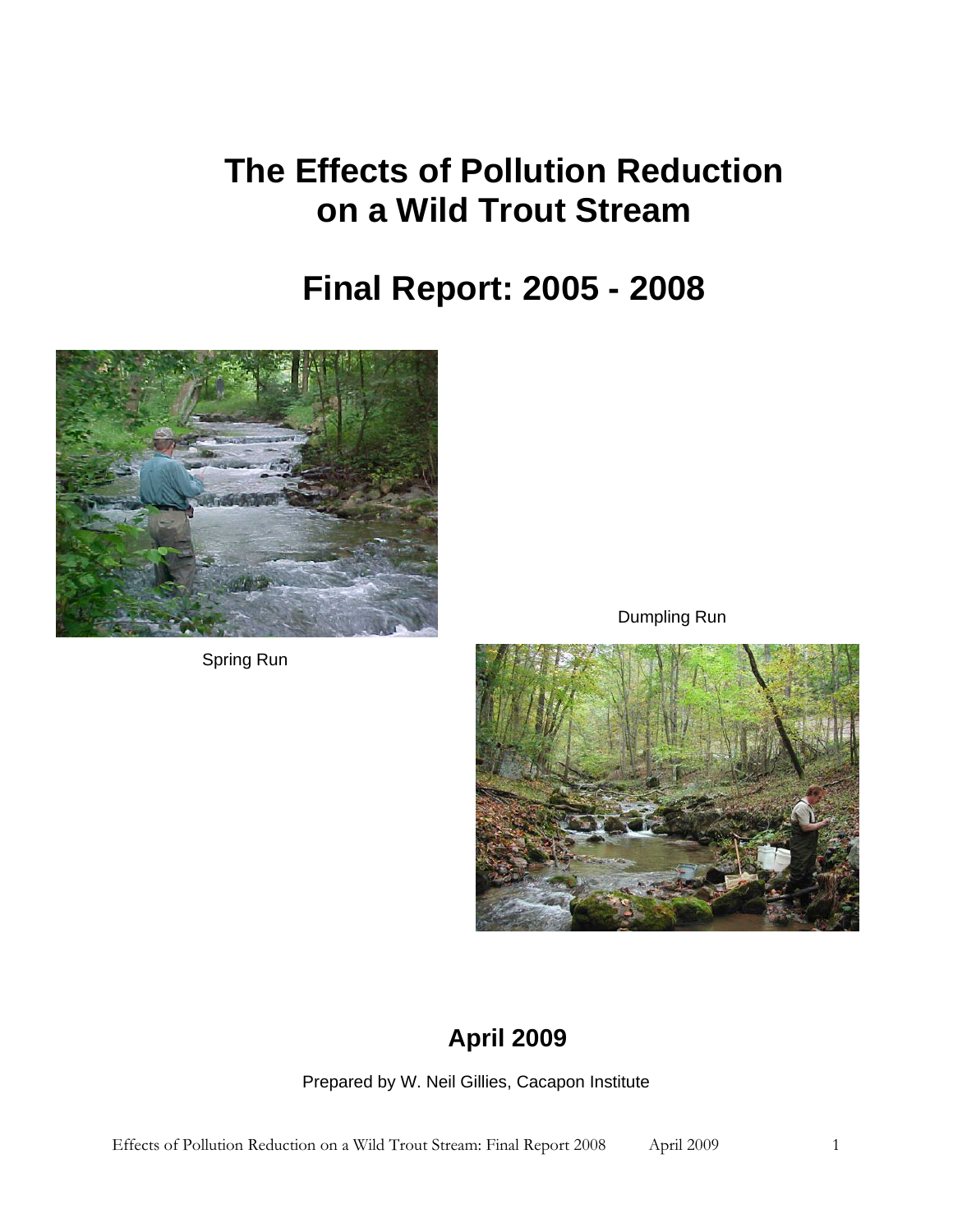| Appendix 3. WV Save Our Streams Macroinvertebrate Assessment July 2003  30                 |  |
|--------------------------------------------------------------------------------------------|--|
| Appendix 4. Assessing the Condition of the Macroinvertebrate Communities of Spring Run. 31 |  |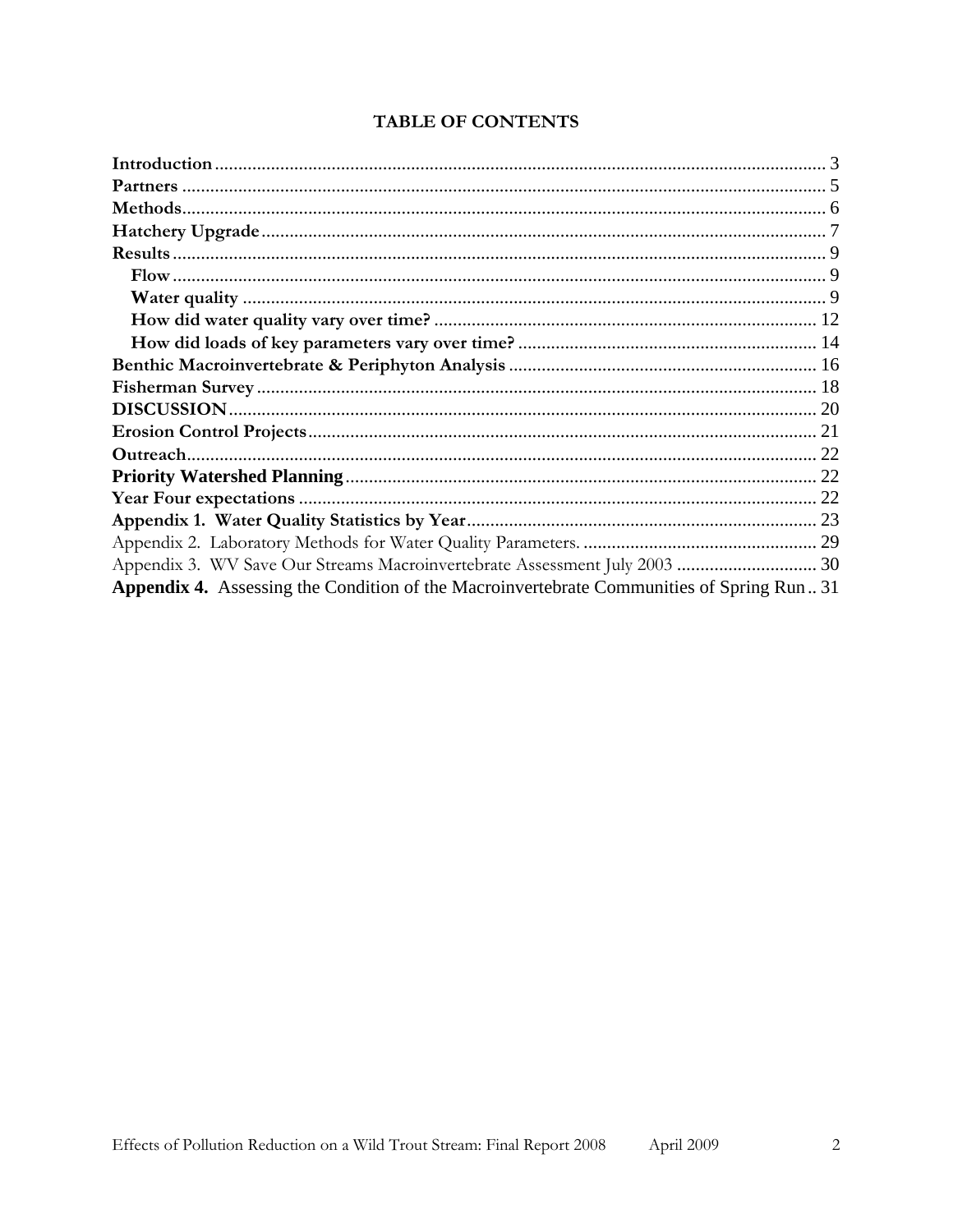## **The Effects of Pollution Reduction on a Wild Trout Stream Final Report: 2008**

### **Introduction**

<span id="page-2-1"></span><span id="page-2-0"></span>Spring Run is a unique aquatic resource in the Potomac Highlands region of West Virginia. Unlike many small headwater streams that tend to go dry, it is fed by the largest spring in the region, with discharge typically ranging from 3000-3500 gallons per minute. With a temperature of  $\sim$ 53 °F at the spring and a pH of  $\sim$ 8, aquatic conditions are ideal for trout and the aquatic insects they eat. Spring Run flows about two miles from the spring source to its confluence with South Mill Creek, which is about four miles from the South Branch of the Potomac River. Spring Run has no tributaries. Much of the stream is shallow, and does not provide the complex habitat that trout need - but that is not the case in a one mile section in the middle of the Run.

Since the early 1960's, landowner's have issued permits for fly fishing, catch-and-release on about one mile of Spring Run. Landowners and other interested parties have installed and maintained various structures to form pools and overhead cover that provide hiding and feeding habitat for trout. Spring Run is recognized as one of the best "wild" rainbow trout fisheries in West Virginia. Friends of Springs Run's Wild Trout, was formed in 1996 to restore structure to Spring Run following flooding in 1996.

In the last few years, however, fishermen have noted a decline in the fishery. Emergence of the mayfly, Ephemerellidae (sulfurs) largely disappeared in the late 1990s. The number of large trout (14" and above) has decreased and trout in the 11-13" range have also declined in abundance. The population of trout is considerably lower in the lower reach of the three-fourths mile section. Algae formation is heavy in the upper reach of the catch-and-release section, much heavier than in the past, and algae reforms soon after washout by high water.

Spring Run is rich in nutrients, delivered largely in effluent from the Spring Run Trout Hatchery (SRH) which is located about one-third mile upstream from the upper end of the fly fishing section and about one-forth mile below the spring. (SRH is a rearing facility; trout are not spawned there). In recent years, however, SRH has been producing more rainbow and "golden trout" for stocking West Virginia streams, and it seems that the effluent stream now may be a problem for the health of Spring Run. WVDEP issued a citation for violation of the Spring Run Trout Hatchery NPDES permit in January 2004, specifically for discharging excess biochemical oxygen demand (BOD) and total suspended solids (TSS). WVDNR, which operates SRH, installed an effluent treatment system at the facility to meet their permit requirements. It became operational in June 2007.

The prospective installation of effluent treatment at SRH provided a unique opportunity to address a number of issues of both regional and national significance:

- 1. Will the hatchery effluent treatment process significantly reduce nutrient discharge? Fish hatcheries throughout the country produce nutrient-rich effluents of concern to receiving waters. This study will evaluate the downstream result of effluent reduction of BOD and TSS, as well as nutrients, from a small but high throughput point source. The results of renovation at SRH and this study will provide important information to the WV Potomac Tributary Strategy point source innovation process.
- 2. What are the biological impacts of Spring Run's high nutrient levels, and how is the biota affected by reductions in nutrients, TSS and BOD following hatchery upgrades? This issue is of importance to the nutrient criteria development process that WV and the other 49 states are currently struggling through, as one of the key questions is: "what does nutrient impairment look like?"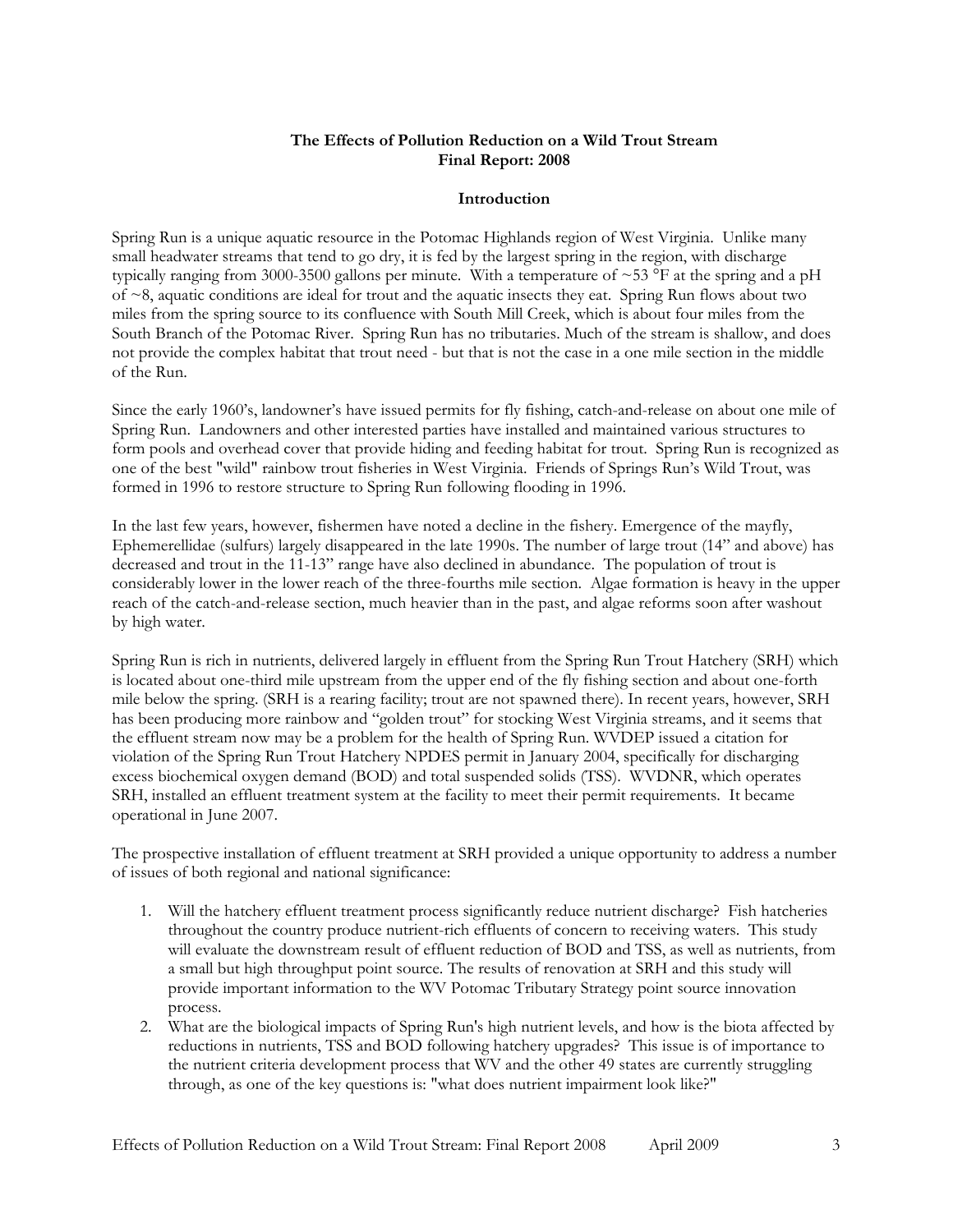- 3. Is the wild trout population in Spring Run being harmed by hatchery effluent, and does improvement in that effluent improve the trout fishery?
- 4. Is the benthic invertebrate population in Spring Run being harmed by hatchery effluent, and does improvement in that effluent improve diversity? Spring Run fishermen have noted the loss in recent years of a certain family of mayflies, the Ephemerellidae (Spiny crawler mayfly) that used to emerge regularly in the springtime. Also, WV DEP's Tim Craddock completed a benthic assessment of Spring Run in 2002, and found the lower part of the fly fishing section to be dominated by Chironomidae (midge) larvae, a group often indicative of pollution by organic waste.
- 5. Why do trout, especially larger fish, favor the upper part of the fly-fishing section? Why has the density-center of the trout population moved upstream in recent years? Is there a relationship between distribution of benthic invertebrates in the stream and trout distribution? If the Ephemerellidae mayflies and other pollution sensitive macroinvertebrates rebound after the hatchery effluent is treated, will the trout population improve also? In particular, are trout avoiding areas they used to frequent that are now dominated by midge larvae? If upgrades to the hatchery reduce organics in the stream and also the midge populations, will trout return to those areas? If that turns out to be true, and we could demonstrate that it is true, that would buttress public acceptance of benthic invertebrate stream assessments.

Overall, this project has the potential to address many questions beyond the five questions identified above.

This progress report will provide an overview of two years of baseline data and the nearly two years of posttreatment data. Additional sampling of benthic macroinvertebrates and the fish community are planned, but unfunded at this time.

# **Timeline**

The following figure provides an approximate timeline for significant events related to the fishery in Spring Run.

|                                                                         |                                                               |                                                |                                                                  |              | <b>SPRING RUN TIMELINE (APPX.)</b> |      |      |                              |      |                                                                 |                                                   |      |      |      |                                                              |      |
|-------------------------------------------------------------------------|---------------------------------------------------------------|------------------------------------------------|------------------------------------------------------------------|--------------|------------------------------------|------|------|------------------------------|------|-----------------------------------------------------------------|---------------------------------------------------|------|------|------|--------------------------------------------------------------|------|
| <b>PAST</b><br>TO<br>1930                                               | 1930                                                          | 1940                                           | 1950                                                             | 1960<br>1989 | 1990-<br>1998                      | 1999 | 2000 | 2001                         | 2002 | 2003                                                            | 2004                                              | 2005 | 2006 | 2007 | 2008                                                         | 2009 |
| <b>BROOK</b><br><b>TROUT</b><br><b>FISHERY</b>                          |                                                               |                                                |                                                                  |              |                                    |      |      |                              |      |                                                                 |                                                   |      |      |      |                                                              |      |
|                                                                         | <b>RAINBOWS</b><br><b>INTRODUCED</b>                          |                                                |                                                                  |              |                                    |      |      |                              |      |                                                                 |                                                   |      |      |      |                                                              |      |
|                                                                         |                                                               |                                                |                                                                  |              |                                    |      |      | <b>RAINBOW TROUT FISHERY</b> |      |                                                                 |                                                   |      |      |      |                                                              |      |
|                                                                         |                                                               |                                                |                                                                  |              |                                    |      |      |                              |      | SPRING RUN HATCHERY (ON-LINE 1952)                              |                                                   |      |      |      |                                                              |      |
|                                                                         |                                                               |                                                | <b>SPRING RUN</b><br><b>STOCKED</b><br><b>TILL MID</b><br>1980's |              |                                    |      |      |                              |      |                                                                 |                                                   |      |      |      |                                                              |      |
|                                                                         |                                                               |                                                | <b>SPRING RUN PRIVATELY MANAGED C&amp;R</b>                      |              |                                    |      |      |                              |      |                                                                 |                                                   |      |      |      |                                                              |      |
|                                                                         |                                                               |                                                |                                                                  |              |                                    |      |      |                              |      | <b>NOTICE "SULFUR" HATCH AND "YELLOW SALLIES" MISSING</b>       |                                                   |      |      |      |                                                              |      |
|                                                                         |                                                               |                                                |                                                                  |              |                                    |      |      |                              |      | RECOGNIZE DECLINE IN RAINBOW TROUT FISHERY                      |                                                   |      |      |      |                                                              |      |
|                                                                         |                                                               |                                                |                                                                  |              |                                    |      |      |                              |      | <b>HATCHERY CITED</b><br><b>FOR PERMIT</b><br><b>VIOLATIONS</b> |                                                   |      |      |      |                                                              |      |
|                                                                         |                                                               | <b>SPRING RUN ASSESSMENT</b><br><b>PROJECT</b> |                                                                  |              |                                    |      |      |                              |      |                                                                 |                                                   |      |      |      |                                                              |      |
| <b>NOTES: TIMELINE</b><br>APPROXIMATE.                                  |                                                               |                                                |                                                                  |              |                                    |      |      |                              |      |                                                                 | STOP RELEASE OF TROUT FROM<br><b>VIEWING POND</b> |      |      |      |                                                              |      |
|                                                                         | EARLY DATES BASED ON ANECDOTAL ACCOUNTS<br>FROM A FEW PEOPLE. |                                                |                                                                  |              |                                    |      |      |                              |      |                                                                 |                                                   |      |      |      | <b>NO TROUT</b><br><b>ESCAPEES FROM</b><br><b>HATCHERY</b>   |      |
| SPRING RUN STOCKING OCCURRED FROM HATCHERY OPENING<br>THROUGH MID 1980s |                                                               |                                                |                                                                  |              |                                    |      |      |                              |      |                                                                 |                                                   |      |      |      | <b>TREATMENT</b><br><b>SYSTEM ON-LINE</b><br><b>JUNE 007</b> |      |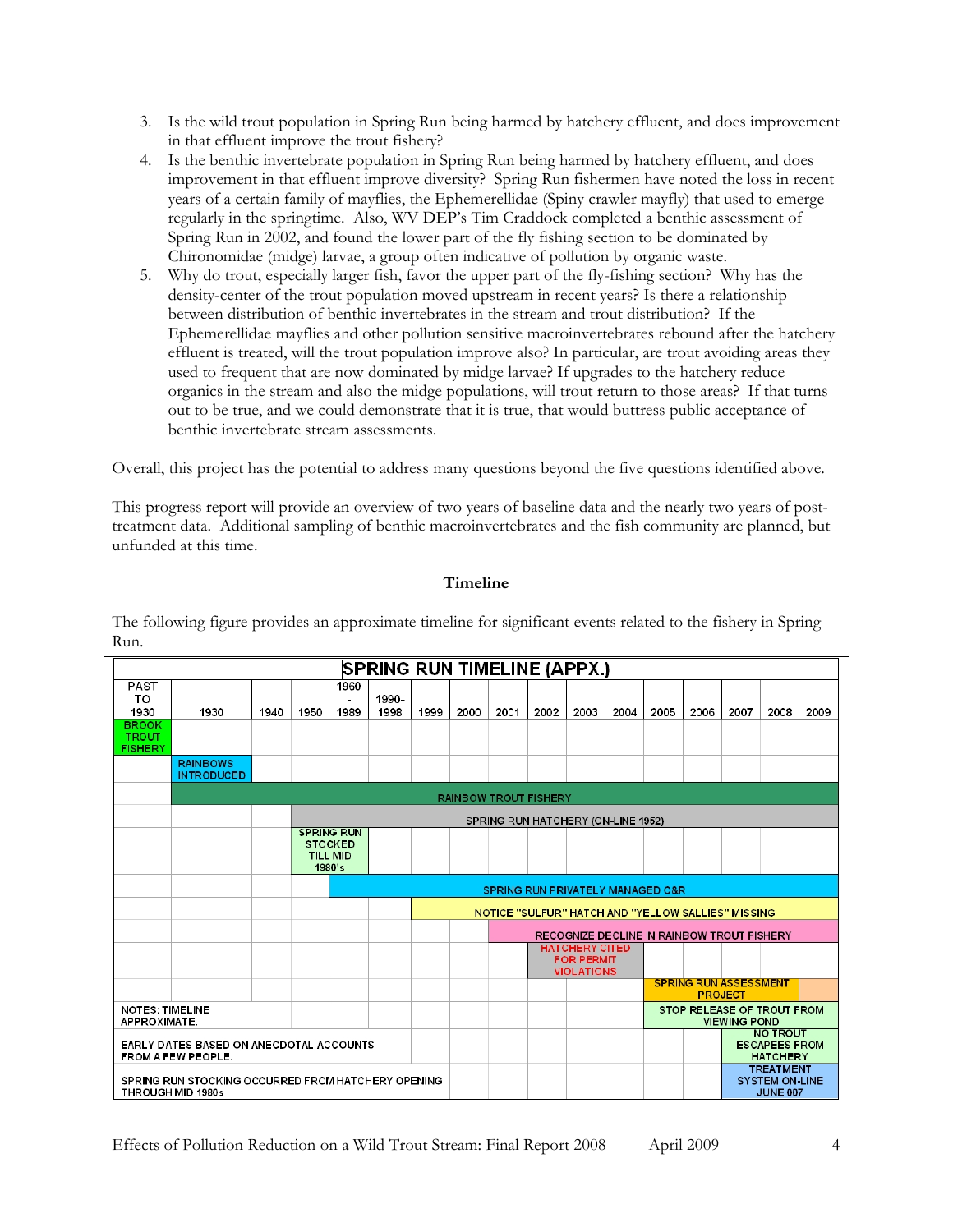#### **Partners**

<span id="page-4-1"></span><span id="page-4-0"></span>Friends of Spring Run's Wild Trout, Cacapon Institute (CI), the WV Conservation Agency (WVCA), WV Department of Agriculture (WVDA), WV Division of Natural Resources (WVDNR), WV Department of Environmental Protection (WVDEP), and the Freshwater Institute are partnering in this study. This project is funded primarily by West Virginia Conservation Agency's participation through the Chesapeake Bay Program. An associated erosion reduction project is funded through a Friends of Spring Run's Wild Trout 2005 Stream Partners Grant. Additionally, a home school group is monitoring the lower portion of Spring Run on a regular basis.

WVDA, WVDEP and WVDNR are all contributing in-kind services to the project. WVDA is collecting water samples, taking flow measurements, and performing field and laboratory water quality analyses. WVDEP is participating in collections of benthic invertebrate and periphyton and helping to cover the costs of analysis. WVDNR is performing fish surveys and Friends of Spring Run's Wild Trout is providing information on size and location of trout caught and released by permitted fly fisherman, and supplied equipment and labor for erosion-sediment control work..

The Freshwater Institute provided guidance to WVDNR on treatment methods for their effluent and is providing technical guidance for the project. WVCA is acting as project coordinator. Cacapon Institute has overall technical oversight for the project, will participate in field work, and will, in cooperation with partnering organizations, be responsible for data analysis and production of annual reports.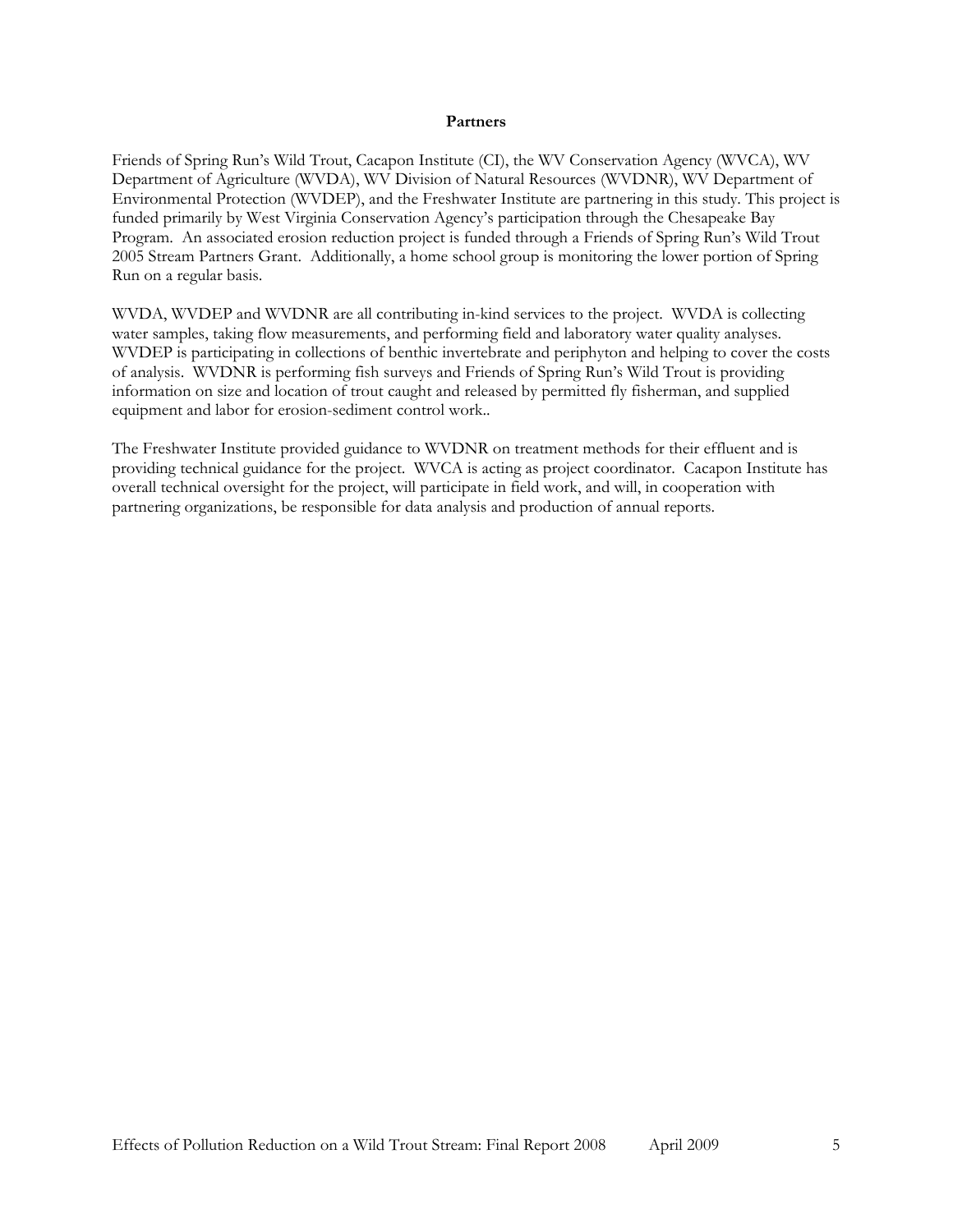#### **Methods**

<span id="page-5-1"></span><span id="page-5-0"></span>The project has two experimental components, an upstream/downstream design in Spring Run, and a control/experimental design that includes Dumpling Run, another spring fed stream nearby. Both streams have their origins in the same geology: limestone (Helderberg and Tonoloway/Wills Creek) and sandstone (Oriskany, McKenzie) formations. Spring Run flows off the ridge to the northwest into South Mill Creek, a tributary of the South Branch of the Potomac River. Dumpling Run flows east into the South Fork of the South Branch of the Potomac River.



The upstream/downstream part includes three sites in Spring Run: the first site is near the spring upstream of the hatchery; the second site is near the upper end of the fly fishing stream section; and the third is near the lower end of the fly fishing section. There are two sites on Dumpling Run, one just below the spring, the other some distance downstream. Overall, this design allows within stream and between stream comparisons. Under most conditions of flow the springs constitute the main source of water in both streams, but both streams also have periodic surface flow entering the main channel upstream of the spring. Due to unanticipated delays in construction of the effluent treatment system, the baseline period of data collection lasted for approximately two years (April 2005-May, 2007).

Water chemistries were collected monthly from April through September, typically on Wednesday. We chose to avoid collections on Mondays at the time of the pre-treatment hatchery cleanout because the "biosolids from the aquaculture effluent are notoriously patchy and difficult to characterize in sampling. . . . my thoughts on the nutrients is to focus on the residual chronic impacts, not the pulse of the cleaning plume"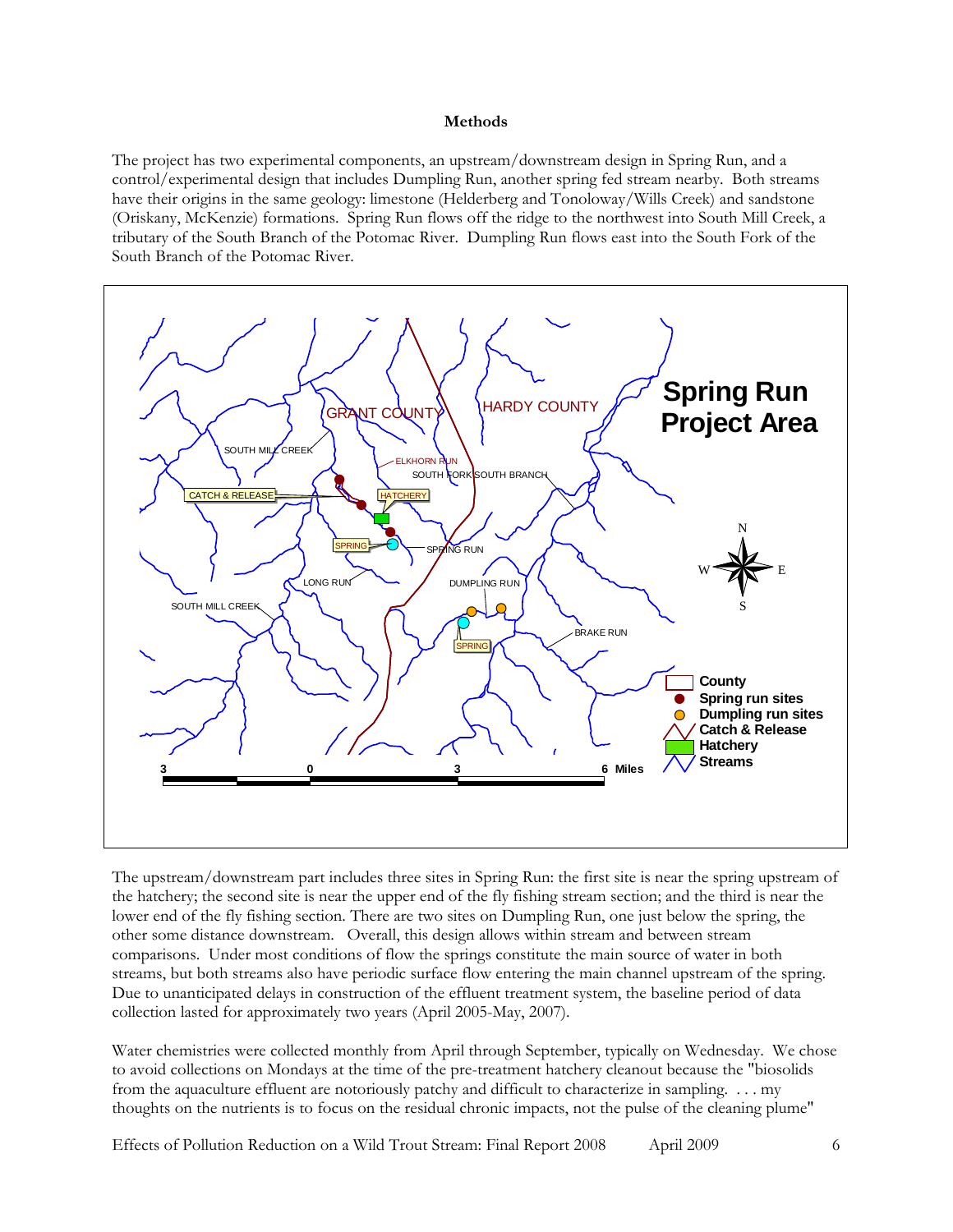<span id="page-6-0"></span>(Joe Hankins, Freshwater Institute, personal communication). However, due to scheduling requirements, samples in September 2006 were collected on a Monday during the cleanout.

Water quality parameters include nitrogen in the forms of ammonia-nitrogen, nitrate/nitrite, total Kjeldahl nitrogen, total nitrogen (the sum of nitrate/nitrite and TKN), soluble reactive phosphorus, total phosphorus, total suspended solids (TSS), biochemical oxygen demand (BOD5), and basic field parameters (pH, temperature, conductivity) (see Appendix 2 for laboratory methods). Flow measurements are collected at the same time as water samples at one site in each stream. This work is done primarily by the WVDA.

Benthic invertebrate and periphyton samples are collected twice each year at all sites, in spring and autumn,

according to the standard protocols in use by the WVDEP. WVDEP format Rapid Bioassessment Protocol habitat analyses is conducted once each year. WVDEP and Cacapon Institute are primarily responsible for this fieldwork.

WVDNR will conduct electro shocking fishery assessments, and the permitted fly fishermen of Spring Run have been enlisted to record information on size and location of trout caught and released.

The methods used to analyze water quality data were graphical and statistical. Data distributions were displayed using box plots (sample box-plot at right), which are useful for side-by-side visual comparisons of data distributions. One way analysis of variance (ANOVA) was run on rank transformed data for comparison of median concentration distributions. An alpha value of 0.05 was used as the threshold for statistical significance. If a significant difference among group medians was detected, Tukey's multiple comparison test was used on the rank transformed data to determine where differences were located (Helsel and Hirsh, 1992). Statistics were calculated using JMP Statistical Discovery Software (version 4.0.2). Summary statistics and raw data are provided in Appendix XX.



# **Hatchery Upgrade (per Mike Shingleton, WVDNR)**

<span id="page-6-1"></span>The Spring Run Trout Hatchery effluent treatment system became fully operational on June 4, 2007. An automated composite sampler was installed as part of the hatchery renovation and was first used in April.

Cleaning process: Blocking weirs are placed in front of the quiescent zone of each raceway prior to cleaning; a standpipe is removed and the quiescent zone is brushed cleaned; 3-4 raceways are cleaned at a time; the wastewater from the quiescent zones is piped into the clarifier while water from raceways not being cleaned is discharged to Spring Run. The clarifier is filled to its holding capacity but is not allowed to overflow. Wastewater in the clarifier is allowed to settle 24-48 hours and the clarified water is then decanted and mixed with hatchery water back into Spring Run. The sludge remaining in the clarifier is pumped to the sludge holding tank for later disposal by land application. The decanting process of discharging water from the clarifier occurs 2-3 times per week and lasts from  $1/2$  to 2 hours each time. The following figures show reductions in total nitrogen, total phosphorus, BOD and TSS due to the treatment process. These results are based on composited samples collected during the cleanout process. Prior to the upgrade, these samples were collected during the actual cleanout. After the treatment system became operational, samples were collected during decanting.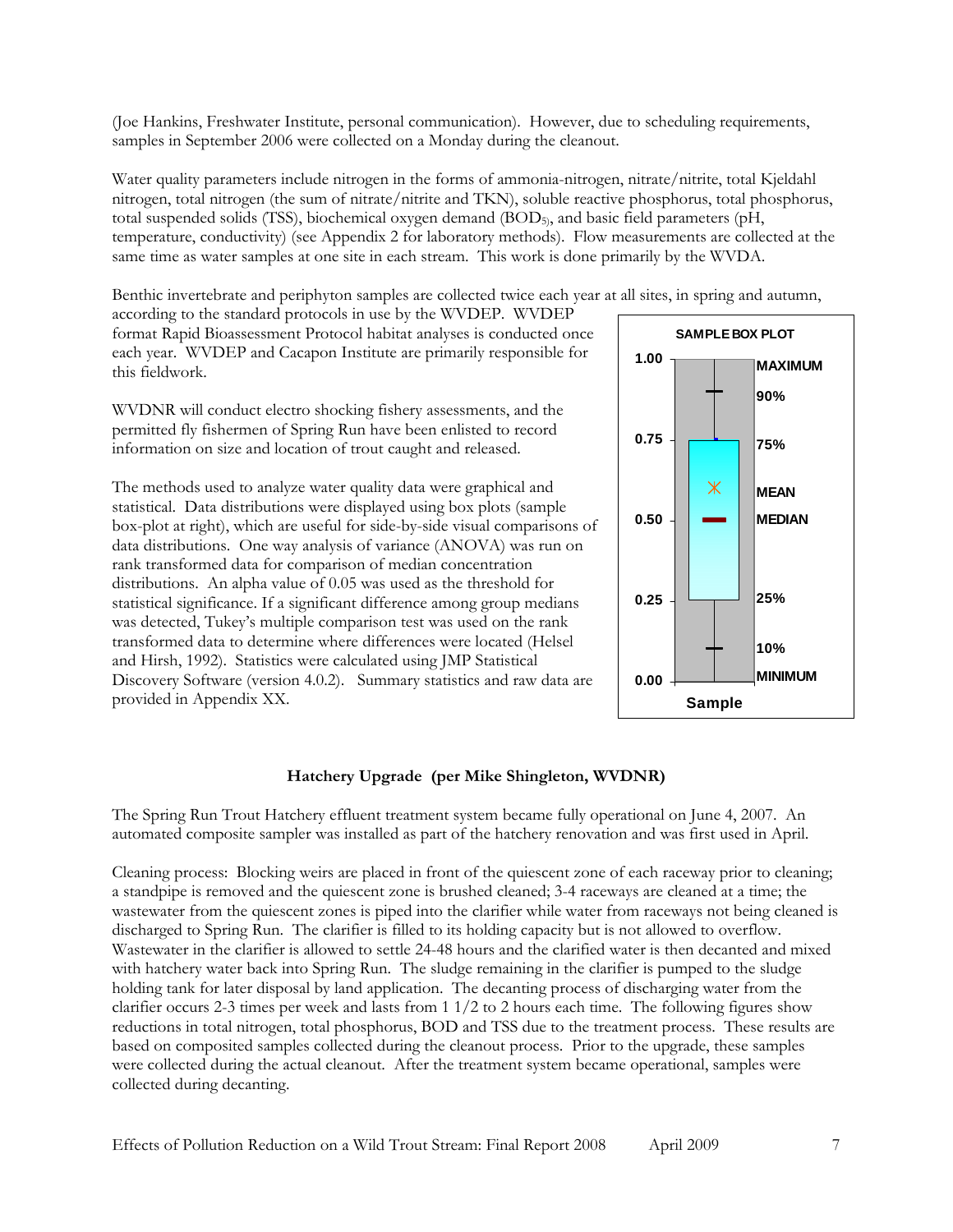Results of composite sample analysis of Spring Run Hatchery effluent during cleanout before and after treatment system became operational. The "before" period was from September 2006 through May 2007. The "after" period was from June through September 2007.

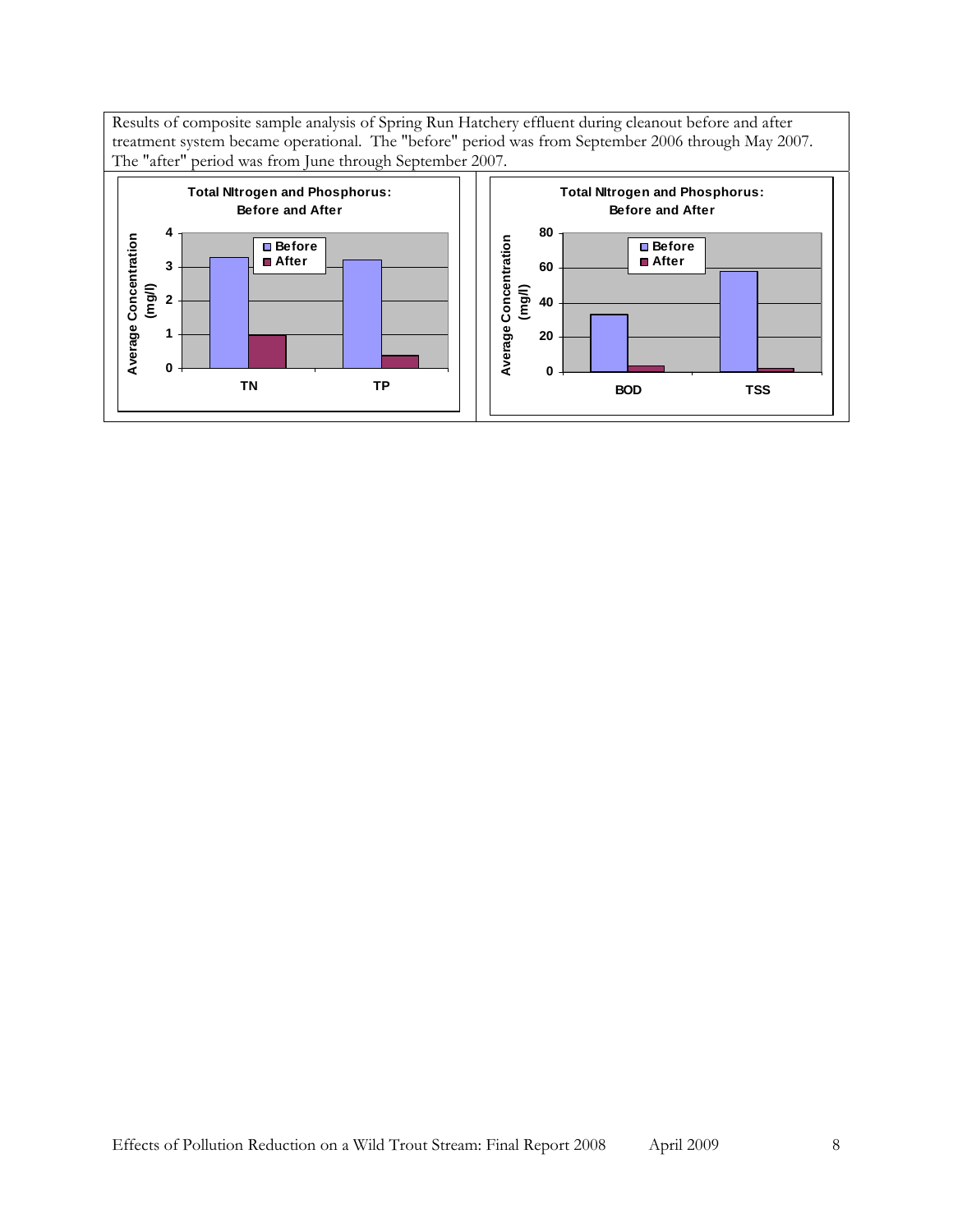#### **Results**

<span id="page-8-1"></span><span id="page-8-0"></span>The effluent treatment system at the hatchery became operational in June 2007, leaving four months (June through September) of post-operational data in 2007 and a full six months in 2008. Appendix 1 provides water quality statistics by year. Appendix 4 will provide detailed benthic invertebrate statistics once data are available.

<span id="page-8-2"></span>**Flow**.Stream flows on sampling days for the most downstream sites in Spring Run and Dumpling Run are given in Figure 1. Flow in Spring Run was always at least twice as high as in Dumpling Run. Sampling day flows in 2005 were much more variable than in following years, and the streams were notably low between July and September in 2007, and between July and September 2008 – six of the ten months of post-treatment data. Due to the relationship between flow and the water quality parameters measured, these extended low flow conditions have an impact on the ability to draw statistical conclusions as to effects of the treatment system.



**Water Quality.** Median values for pH, conductivity and dissolved oxygen by site and by year are provided in Table 1. These data indicate the source water in each stream was very similar, and these median values varied narrowly across all sites and all years. Both streams are alkaline, with moderately high conductivity, and high dissolved oxygen levels. No difference between pre-treatment (2005 and 2006) and post-treatment (2007) periods was evident.

<span id="page-8-3"></span>

| Median pH, conductivity, and dissolved oxygen by site and year.<br>Table 1.                                                      |      |      |                  |      |                            |      |      |      |                                |      |      |      |
|----------------------------------------------------------------------------------------------------------------------------------|------|------|------------------|------|----------------------------|------|------|------|--------------------------------|------|------|------|
|                                                                                                                                  |      |      |                  |      |                            |      |      |      | <b>Median Dissolved Oxygen</b> |      |      |      |
|                                                                                                                                  |      |      | <b>Median pH</b> |      | <b>Median Conductivity</b> |      |      |      | (mg/L)                         |      |      |      |
| <b>Site</b>                                                                                                                      | 2005 | 2006 | 2007             | 2008 | 2005                       | 2006 | 2007 | 2008 | 2005                           | 2006 | 2007 | 2008 |
| Dumpling Run @Spring                                                                                                             | 7.8  | 7.6  | 7.5              | 7.5  | 287                        | 254  | 257  | 273  | 10.3                           | 10.6 | 10.5 | 9.4  |
| Dumpling Run Bottom                                                                                                              | 8.1  | 7.8  | 7.6              | 8.3  | 284                        | 264  | 272  | 291  | 10.4                           | 10.6 | 10.3 | 9.7  |
| Spring Run @Spring                                                                                                               | 7.9  | 7.7  | 7.7              | 8.1  | 296                        | 330  | 358  | 331  | 10.3                           | 10.5 | 10.1 | 9.8  |
| Spring Run Middle                                                                                                                | 7.8  | 7.7  | 7.5              | 7.9  | 255                        | 255  | 254  | 255  | 10.3                           | 10.4 | 10.3 | 9.6  |
| Spring Run Bottom                                                                                                                | 7.5  | 7.6  | 7.5              | 7.9  | 248                        | 253  | 255  | 256  | 10.6                           | 10.7 | 10.4 | 9.6  |
| <b>Statistical comparisons:</b> pH was statistically lower in Spring Run Bottom than Spring Run @Spring and Dumpling Run Bottom. |      |      |                  |      |                            |      |      |      |                                |      |      |      |
| Conductivity was higher in Spring Run @Spring than Spring Run Bottom. No difference between sites for dissolved oxygen.          |      |      |                  |      |                            |      |      |      |                                |      |      |      |
| Pre-Post Comparisons: pH was statistically lower at Dumpling Run @Spring during the Post treatment period; Dissolved oxygen      |      |      |                  |      |                            |      |      |      |                                |      |      |      |
| was statistically lower at all sites except Dumpling Run @ Spring during the Post period.                                        |      |      |                  |      |                            |      |      |      |                                |      |      |      |

Median values for total phosphorus (TP) and total nitrogen (TN) by site and year are provided in Table 2. Source water TP was similar in each stream, and did not increase in the downstream site in the control stream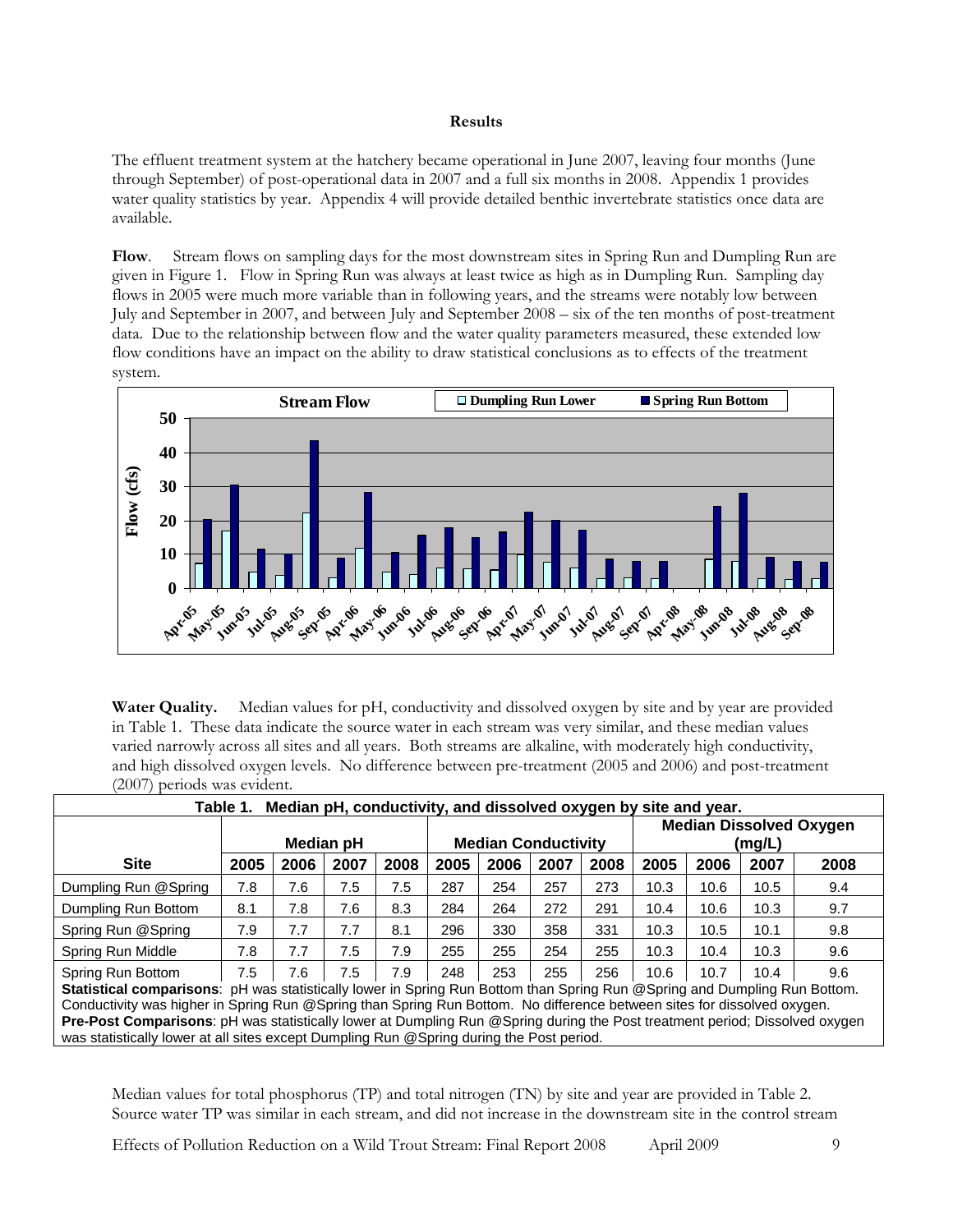(Dumpling Run). Both sites below the hatchery in Spring Run (Spring Run Middle and Spring Run Bottom) had significantly higher median TP than all other locations. No difference in TP between pre-treatment (2005 and 2006) and post-treatment (June 2007 through September 2008) periods was evident.

| Median total phosphorus (TP) and total nitrogen (TN) by site and year.<br>Table 2. |       |       |                  |             |        |      |      |      |  |  |  |
|------------------------------------------------------------------------------------|-------|-------|------------------|-------------|--------|------|------|------|--|--|--|
|                                                                                    |       |       | TP (mg/L) Median | $TN$ (mg/L) | Median |      |      |      |  |  |  |
| <b>Site</b>                                                                        | 2005  | 2006  | 2007             | 2008        | 2005   | 2006 | 2007 | 2008 |  |  |  |
| Dumpling Run @Spring = DR2                                                         | 0.028 | 0.054 | 0.041            | 0.028       | 0.341  | 0.36 | 0.31 | 0.37 |  |  |  |
| Dumpling Run Bottom = DR1                                                          | 0.026 | 0.044 | 0.038            | 0.031       | 0.364  | 0.36 | 0.34 | 0.59 |  |  |  |
| Spring Run @Spring = SR3                                                           | 0.025 | 0.049 | 0.036            | 0.038       | 0.641  | 0.57 | 0.52 | 0.69 |  |  |  |
| Spring Run Middle = SR2                                                            | 0.075 | 0.103 | 0.106            | 0.068       | 0.887  | 0.63 | 0.78 | 0.88 |  |  |  |
| Spring Run Bottom = SR1                                                            | 0.087 | 0.103 | 0.085            | 0.070       | 0.877  | 0.73 | 0.75 | 0.96 |  |  |  |



SR1 and SR2 had significantly higher total phosphorus than all other sites. There was no difference between Pre and Post treatment periods.



Median total nitrogen was consistently but not significantly higher in the Spring Run source water than in Dumpling Run. Median TN did not increase in the downstream direction in the control stream (Dumpling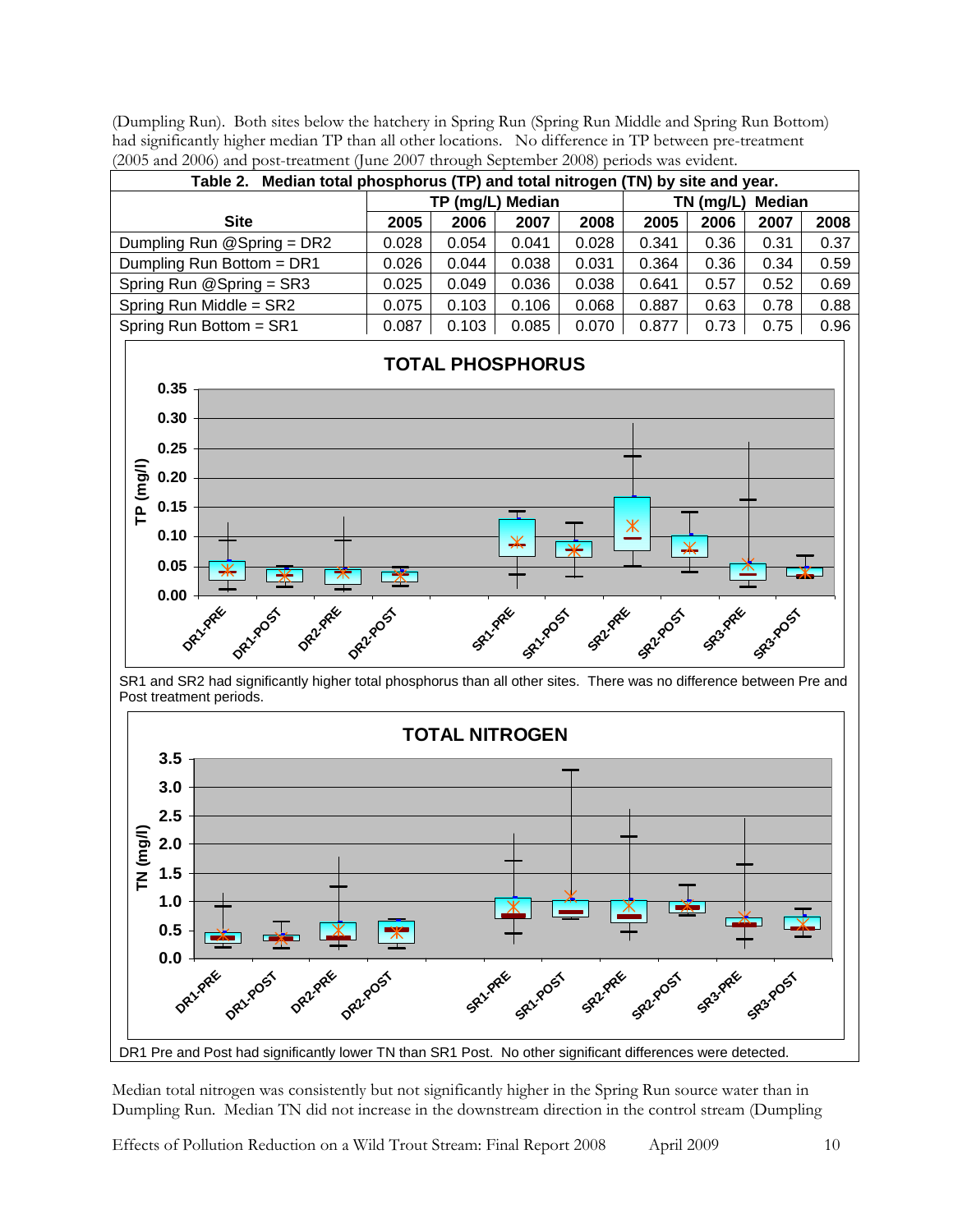

Run). Both sites below the hatchery in Spring Run (Spring Run Middle and Spring Run Bottom) had higher (but not significantly) TN than control sites in Dumpling Run and the source water in the Spring Run spring. No difference in TN between pre-treatment and post-treatment periods was evident.

Median values for BOD5 and TSS by site and year are provided in Table 3 and graphic comparisons in the associated graphs. Source water BOD5 was distinctly (but not significantly) higher in Dumpling Run than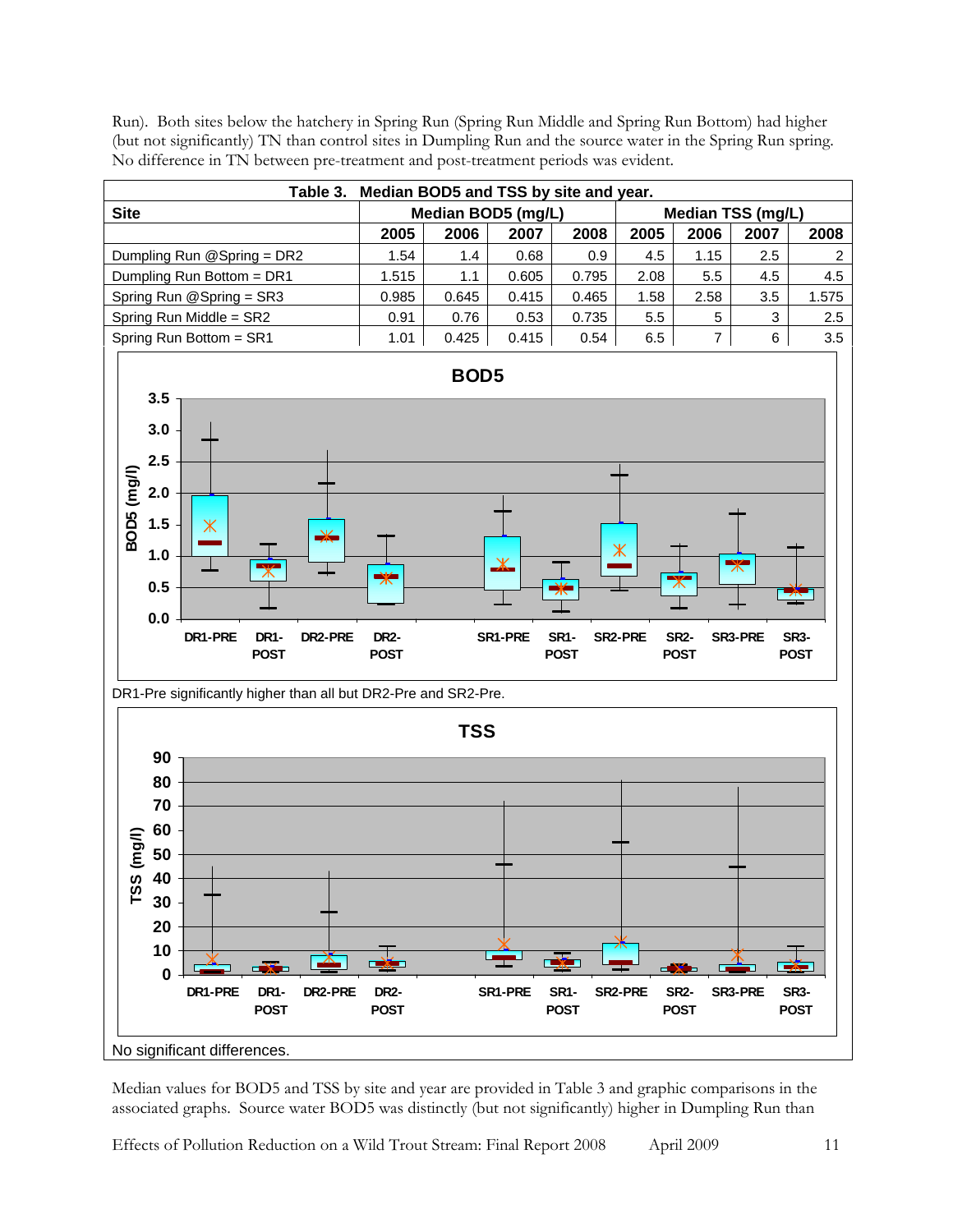<span id="page-11-0"></span>Spring Run. There was no marked change in BOD5 in the downstream direction in either stream. However, median BOD5 decreased from Pre to Post periods at all sites, significantly only in DR1 and DR2. TSS was similar in the source water for the two streams, with data ranging broadly. Median TSS tended to increase slightly (but not significantly) in a downstream direction in both streams.

# <span id="page-11-1"></span>**How did water quality vary over time?**

The following four time-series bar graphs and associated text show how total N, total P, TSS and BOD5 concentrations varied during the study period to date. Also shown on each graph is the average of the flows at the two flow stations for each sampling period; this was done for the sake of graphic simplification, justified because these values were very strongly correlated ( $r^2 = 0.94$ ).



Total nitrogen (TN) varied widely and, based on correlation analysis, generally tracked with flows at all sites. The highest levels at all sites were observed in August 2005 during a high water event, with the exception of SpringRunBottom in April 2008, which was high due to a very high TKN (2.74 mg/l). TN was usually higher in all Spring Run sites than Dumpling Run. Elevated TN at SR Middle and SR Bottom in September 2006 was probably due to sampling that occurred on hatchery cleanout day. However,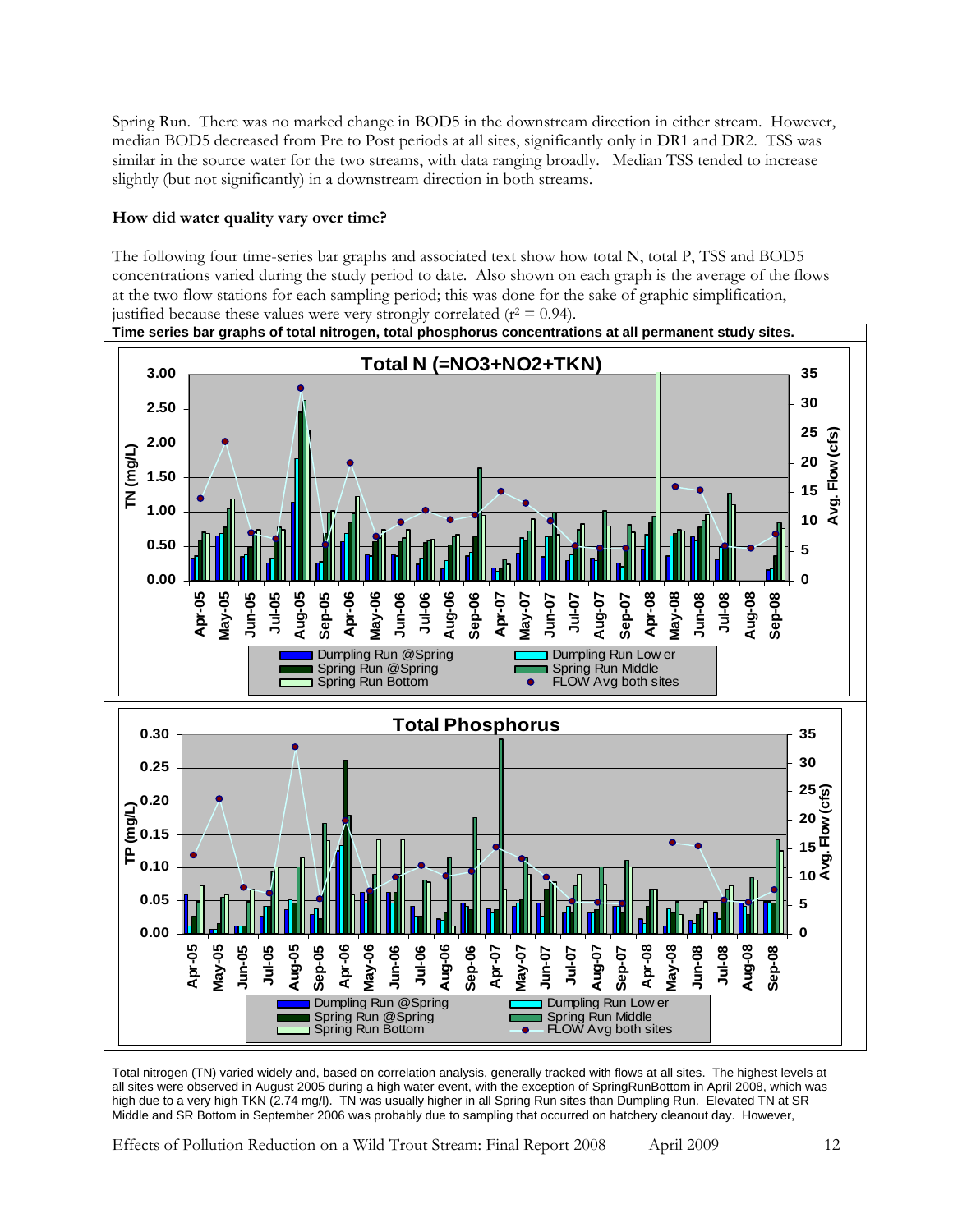sampling in April 2007 also occurred on a cleanout day, and a similar increase in TN at SR Middle and SR Bottom was not observed. TN remained elevated, relatve to other sites, in the two point source impacted Spring Run sites after the treatment system became operational in June 2007.

Total phosphorus (TP) varied widely over time at all sites and did not apparently vary with flow levels. However, the highest TP concentrations at all sites except SR MIddle and Bottom were recorded during an active runoff event in April 2006. The highest TP concentration at SR MIddle occurred when sampling occurred on a hatchery cleanout day in April 2007. The highest TP concentrations at SR Bottom occurred on September 2005, May and June 2006, for no apparent reason. Elevated TP downstream of the hatchery was evident at all flows at SR Middle and Bottom (with a noteable exception in August 2006 at SR Bottom). TP concentrations at the two point source sites were often distinctly different in 2006; this was not the case in 2005, 2007, and 2008. Elevated TP at SR Middle and SR Bottom in September 2006 may have been due to sampling that occurred on hatchery cleanout day; however, TP was similarly high at these two sites in September 2005 when cleanout was not occurring. TP remained elevated, relative to other sites, in the two point source impacted Spring Run sites after the treatment system became operational in June 2007.



TSS varied widely and very roughly tracked with flows at all sites. The highest TSS levels for all sites were observed in August '05 during a high water event, but were not notably high during an active runoff event in April 2006. TSS concentrations were more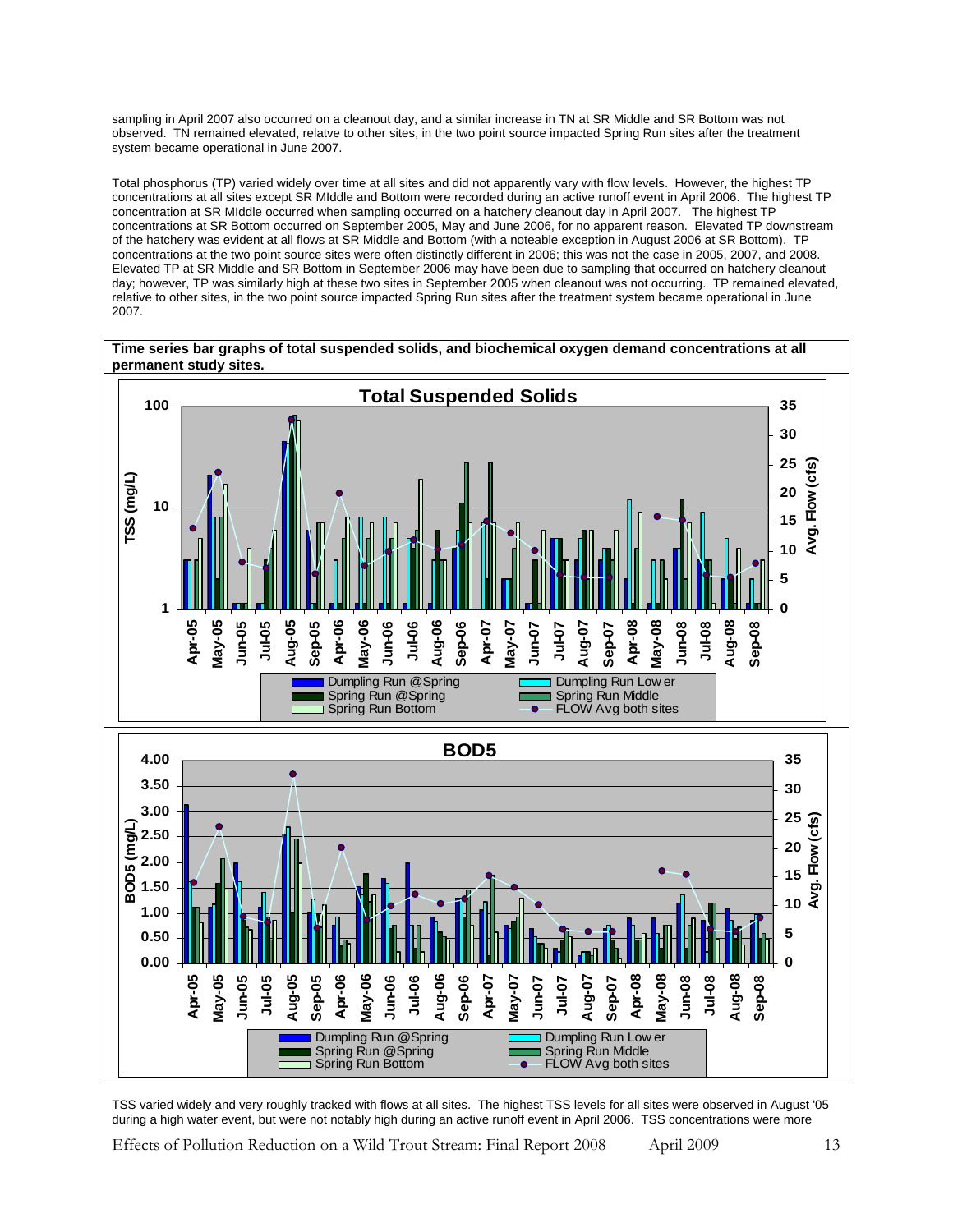<span id="page-13-0"></span>consistently elevated at DR Lower, SR Middle and SR Bottom in 2006 than 2005. Elevated TSS at SR Middle and SR Bottom in September 2006 and April 2007 may have been due to sampling on hatchery cleanout day; however, TSS was also high at both spring sampling sites in September 2006. TSS was similarly elevated at all sites during the low water period from July through September 2007.

BOD5 varied substantially between sites. Correlation analysis indicated that BOD5 at Spring Run point source impacted sites tended to vary with flow, while patterns of BOD5 concentrations in non point sites had no apparent relationship to flow. BOD5 concentrations were notably low during the one active runoff event in April 2006, and notably high at all sites except SR Spring during a high water event in August 2005.

**How did loads of key parameters vary over time?** The following four time-series bar graphs and associated text show how total N, total P, TSS and BOD5 loads (in pounds per hour) varied at the two flow

<span id="page-13-1"></span>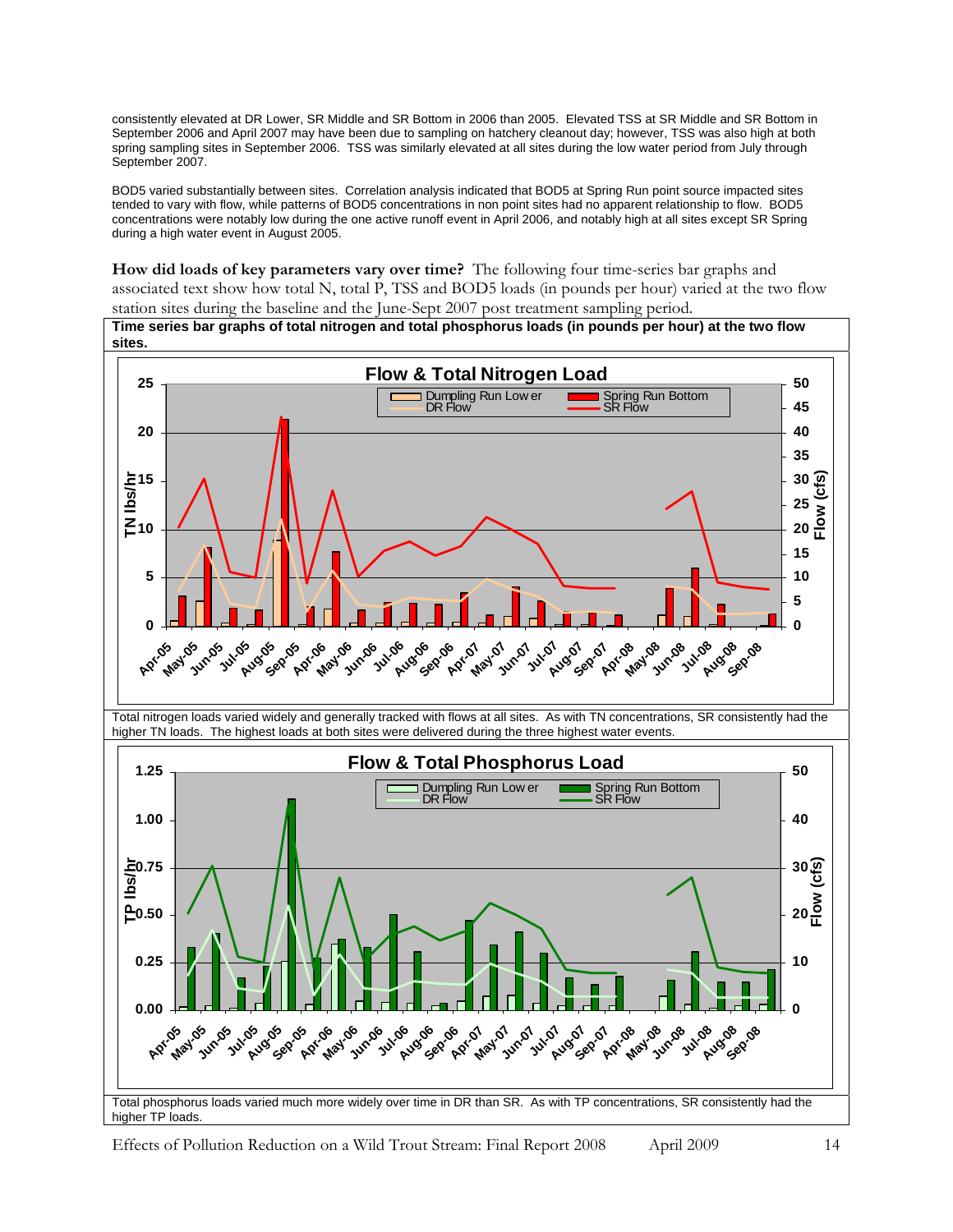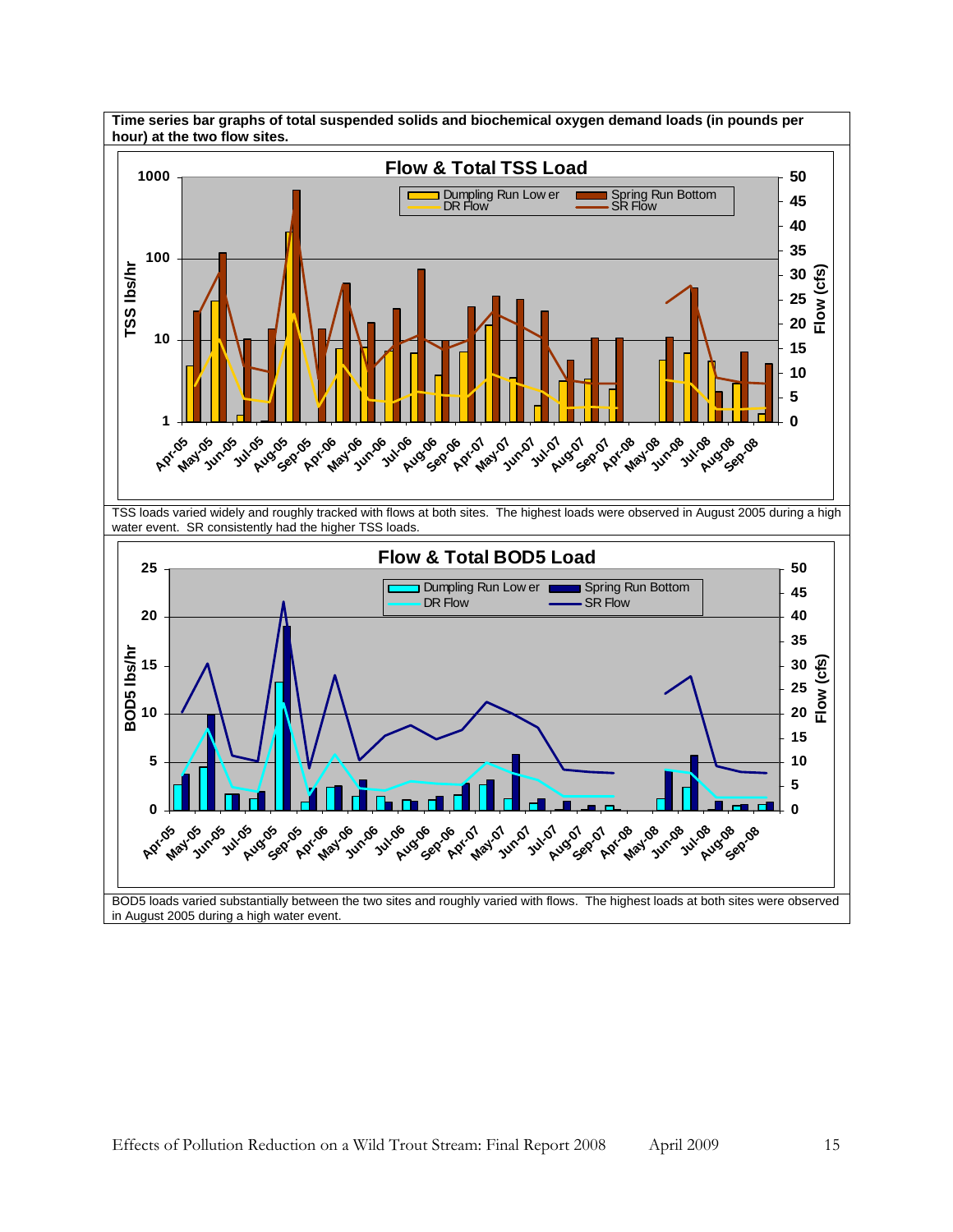#### **Benthic Macroinvertebrate & Periphyton Analysis**

<span id="page-15-1"></span><span id="page-15-0"></span>An assessment of Spring Run in 2003 by WVDEP (Tim Craddock, 2003) collected benthic invertebrate samples at sites near those chosen for the current study. The study found low diversity at the lower station, where the most abundant family was the Chironomidae, an indicator of organic pollution. It also found abundant Gammaridae amphipods at all sites. (See Appendix 3 for results, as well as a commentary of the challenge of assessing Spring Run macroinvertebrates by WVDEP's Tim Craddock.)

Benthic samples for this project were collected twice each year, in the spring and in the autumn, at all water quality sampling sites. The methods used were the standard collection, processing and identification protocols of WV DEP, with a 200 count subsample. Summary data is provided in Appendix 4. Observations during benthic field collections indicated abundance, often overwhelming abundance, of amphipods in both streams (Craddock and Gillies, personal observations). Amphipods are often extremely abundant in limestone spring fed streams, and their abundance renders many standard benthic invertebrate indices less meaningful in assessing this type of stream. Numerical results indicate that the most abundant organisms, at all study sites, were either Gammaridae (amphipods) or Chironomidae (midges). The result of this abundance, combined with use of the standard 200 count subsampling method, often means that the actual diversity of organisms in a sample is masked.

This section focuses on four indices that were chosen for their utility in this setting: Percent EPT (Ephemeroptera - mayfly, Plecoptera - stonefly, Trichoptera - caddisfly); percent dominance; percent Gammaridae (amphipods); and percent Chironomidae (non biting midges). Discussion of results are presented in the box below the graph for each index.



somewhat higher that 2005 and 2006 levels through 2008.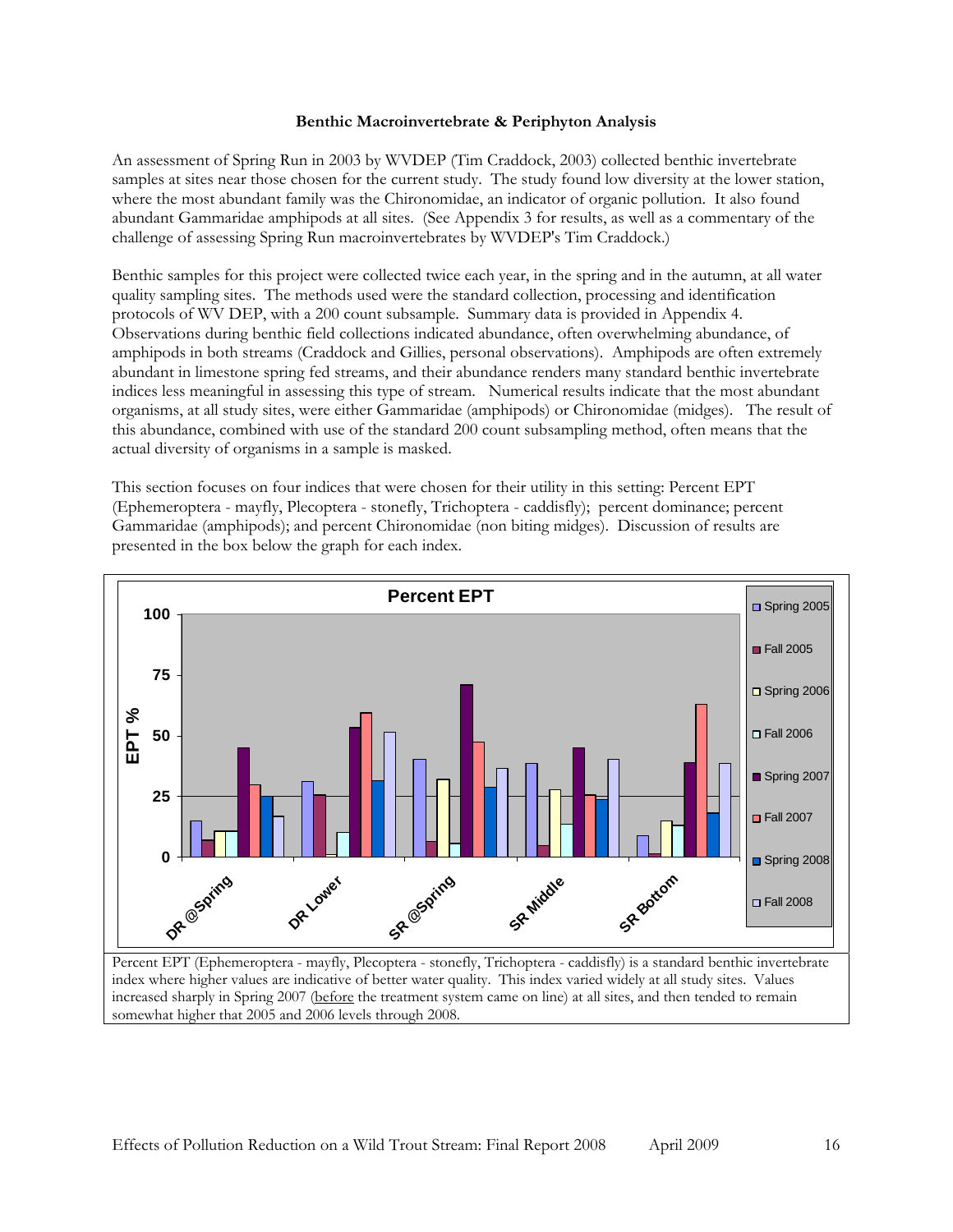

Percent dominance is common metric where high numbers typically indicate poor water quality. As noted above, however, such metrics are problematic in limestone spring fed streams where dominance by amphipods (or isopods) is normal. All sites had relatively high dominance throughout the study period, with all sites having at least one incidence of  $>75\%$  dominance. DR@Spring always had % dominance greater than 50.



limestone spring fed streams, are certainly very abundant in all the study sites, and their abundance makes a number of standard metrics unreliable. % Gammaridae varied widely at all sites, with no universal pattern apparent. A quick comparison of the % Gammaridae graph to the % Dominance graph indicates that amphipods were, in most cases, the dominant organism at every site except SR Middle. It is notable that amphipods became proportionately much more important at SR Middle from Spring 2007 through Fall 2008 than previously.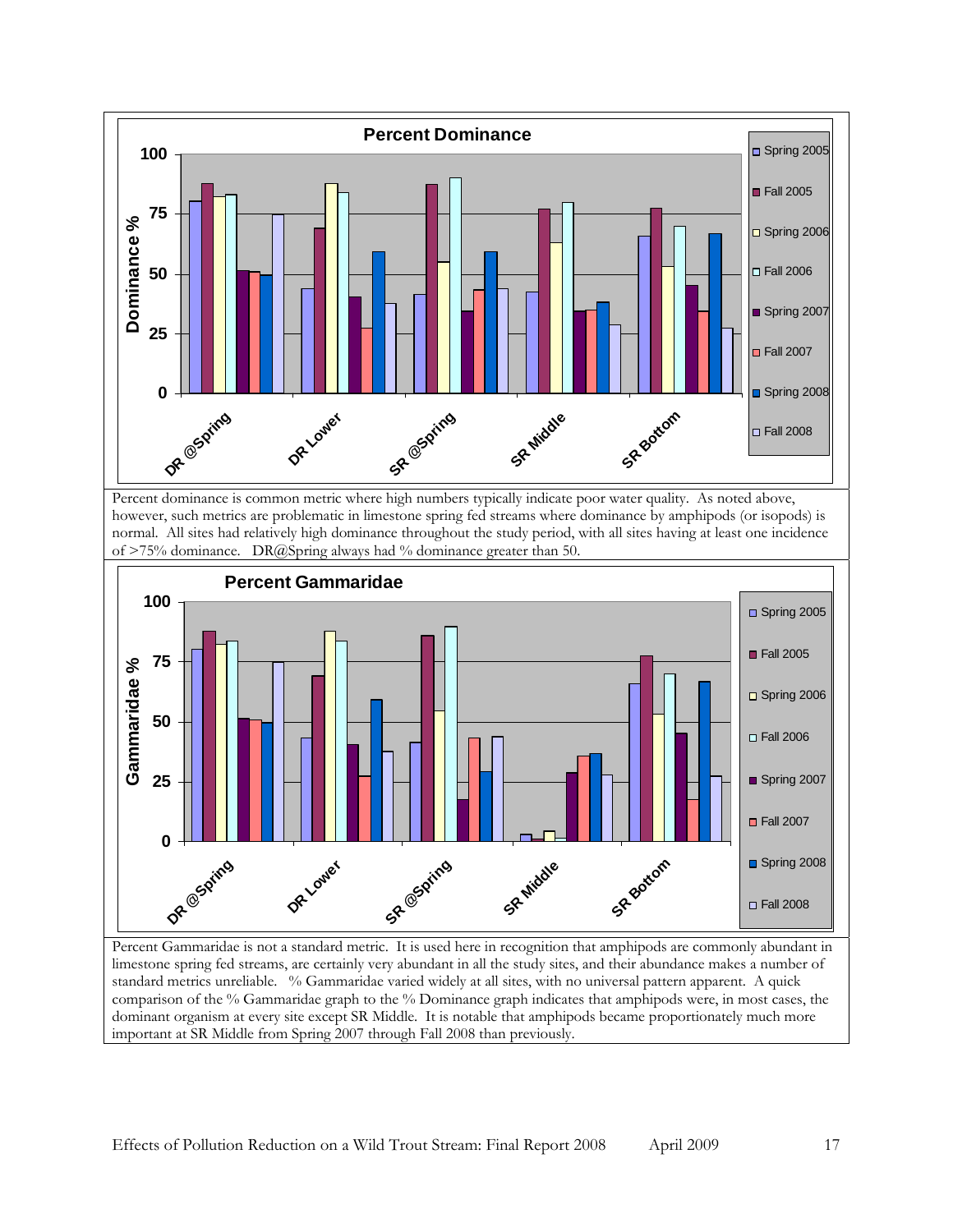<span id="page-17-0"></span>

pollution. Chironomids were the dominant group at SR Middle during the first two years of this project, supplanting the amphipods that were dominant at all other sites. This site was distinctive for the large amount of organic matter and matted algae entrained in the stream sediment. Chironomids became proportionately less important at SR Middle from Spring 2007 through Fall 2008 than previously.

#### **Fisherman Survey**

<span id="page-17-1"></span>Anglers with permits to fly fish, catch-and-release were invited, by a notice posted at the Spring Run parking area, to report the date fished, species, length, and stream location of their catch. The fly-fishing, catch-andrelease section of Spring Run extends for about ¾ mile. This section was arbitrarily divided into10 sections, marked at streamside; Numbered 0 thru 9, beginning with 0 at the downstream boundary and increasing upstream. Sections were not of equal length. Anglers fished wherever they chose. Fishing sessions ranged from less than an hour to several hours. Anglers reported on a card designed with stream sections vs. 6 length categories, in inches; 0-7, 8-10, 11-13, 14-16, 17-19, 20-up. This card was available from a box located convenient to the parking area and next to a locked box for depositing completed reports. The parking area was adjacent to stream section Number 4. A member of the monitoring team collected reports frequently and summarized data monthly. The purpose of the study was to acquire data on number, size, and location of Spring Run trout, not to evaluate angler success.

Anglers cooperated in collecting data with a participation rate estimated above 80% for sessions fished. Summary data presented above are for April through December in 2005, January through December in 2006, 2007, and 2008. The most heavily fished period is April through September. Data presented in the following tables are for rainbow trout. A small number of brown, brook and golden trout were reported.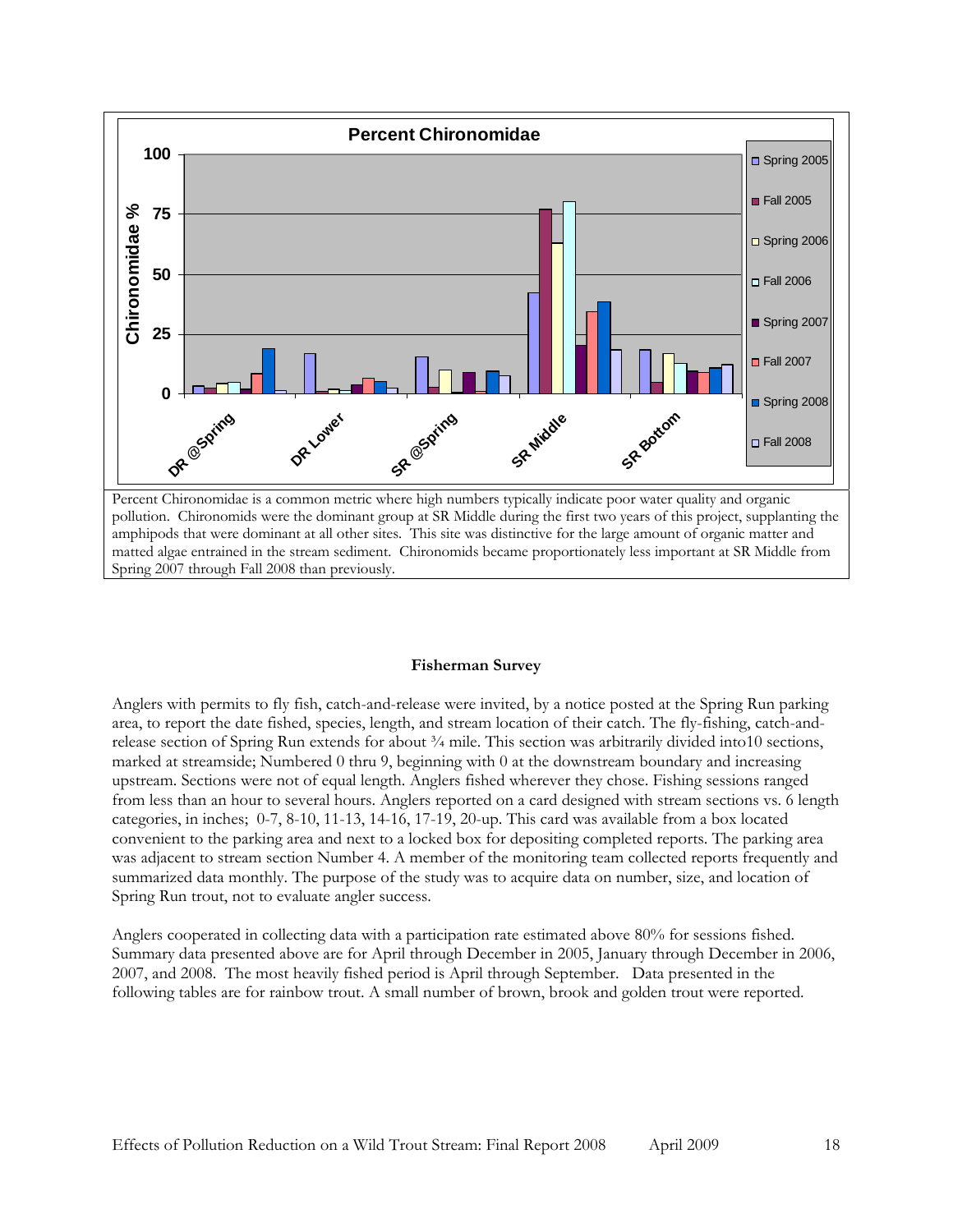| Table 6. Spring Run angler catch reports.                                      |     |     |     |     |                             |                                                                     |      |                             |      |      |      |      |
|--------------------------------------------------------------------------------|-----|-----|-----|-----|-----------------------------|---------------------------------------------------------------------|------|-----------------------------|------|------|------|------|
|                                                                                |     |     |     |     |                             | Spring Run Angler Catch Reports, Rainbow Trout: April thru Dec 2005 |      |                             |      |      |      |      |
|                                                                                |     |     |     |     | <b>65 Anglers Reporting</b> |                                                                     |      | <b>230 Fishing Sessions</b> |      |      |      |      |
| <b>Stream Section</b>                                                          |     |     |     |     |                             |                                                                     |      |                             |      |      |      |      |
| 0<br>$\mathbf{2}$<br>3<br>5<br>8<br>6<br>7<br>9<br>4<br>Length<br><b>Total</b> |     |     |     |     |                             |                                                                     |      |                             |      |      |      |      |
| $0 - 7$                                                                        | 70  | 108 | 77  | 130 | 220                         | 335                                                                 | 201  | 142                         | 58   | 47   | 1388 | 37.5 |
| $8 - 10$                                                                       | 22  | 35  | 26  | 72  | 146                         | 221                                                                 | 191  | 217                         | 203  | 162  | 1295 | 35   |
| $11 - 13$                                                                      | 7   | 5   | 17  | 27  | 39                          | 75                                                                  | 75   | 89                          | 170  | 175  | 679  | 18.3 |
| $14 - 16$                                                                      |     | 4   |     | 16  | 25                          | 23                                                                  | 33   | 27                          | 29   | 86   | 240  | 6.5  |
| $17 - 19$                                                                      |     |     |     |     | 5                           | 4                                                                   | 9    | 7                           | 10   | 24   | 60   | 1.6  |
| 20--up                                                                         |     |     |     |     |                             | 4                                                                   | 7    | 10                          | 6    | 13   | 42   | 1.1  |
| Total                                                                          | 99  | 149 | 121 | 246 | 436                         | 662                                                                 | 516  | 492                         | 476  | 507  | 3704 |      |
| %                                                                              | 2.7 | 4   | 3.3 | 6.6 | 11.8                        | 17.9                                                                | 13.9 | 13.3                        | 12.9 | 13.7 |      |      |
| 16.1 rainbow trout/angler session                                              |     |     |     |     |                             |                                                                     |      |                             |      |      |      |      |

*Spring Run Angler Catch Reports, Rainbow Trout: Jan thru Dec 2006 76 Anglers Reporting 232 Fishing Sessions* 

|                                  |     |     |     |     |      | <b>Stream Section</b> |      |      |     |      |       |      |
|----------------------------------|-----|-----|-----|-----|------|-----------------------|------|------|-----|------|-------|------|
| Length                           | 0   |     | 2   | 3   |      | 5                     | 6    |      | 8   | 9    | Total | %    |
| $0 - 7$                          | 25  | 46  | 42  | 89  | 134  | 153                   | 112  | 46   | 30  | 33   | 718   | 31.6 |
| $8 - 10$                         | 18  | 14  | 20  | 49  | 103  | 109                   | 121  | 134  | 64  | 66   | 698   | 30.7 |
| $11 - 13$                        | 4   | 10  | 18  | 18  | 34   | 46                    | 77   | 104  | 109 | 136  | 536   | 23.6 |
| $14 - 16$                        |     | 4   | 4   | 8   | 9    | 18                    | 31   | 42   | 43  | 92   | 251   | 11   |
| $17 - 19$                        |     |     |     |     | 3    | $\overline{2}$        | 2    | 9    | 4   | 19   | 42    | 1.8  |
| 20--up                           |     |     |     |     | 3    |                       |      | ◢    |     | 8    | 15    | O.7  |
| <b>Total</b>                     | 47  | 75  | 85  | 160 | 286  | 329                   | 343  | 336  | 251 | 354  | 2272  |      |
| %                                | 2.1 | 3.3 | 3.7 | ⇁   | 12.6 | 14.5                  | 15.1 | 14.8 | 11  | 15.6 |       |      |
| 9.8 rainbow trout/angler session |     |     |     |     |      |                       |      |      |     |      |       |      |

**9.8 rainbow trout/angler session** 

|       |             |                                                      |                       |       | <b>211 Fishing Sessions</b> |       | <b>59 Anglers Reporting</b> |      |      |      |      |              |  |  |
|-------|-------------|------------------------------------------------------|-----------------------|-------|-----------------------------|-------|-----------------------------|------|------|------|------|--------------|--|--|
|       |             |                                                      | <b>Stream Section</b> |       |                             |       |                             |      |      |      |      |              |  |  |
| $\%$  | <b>SUMS</b> | 6<br>$\mathbf{2}$<br>5<br>8<br>0<br>3<br>7<br>9<br>4 |                       |       |                             |       |                             |      |      |      |      | Length       |  |  |
| 29.3% | 442         | 22                                                   | 27                    | 37    | 51                          | 89    | 61                          | 51   | 30   | 54   | 20   | $0 - 7$      |  |  |
| 25.4% | 384         | 48                                                   | 29                    | 36    | 38                          | 88    | 65                          | 35   | 18   | 19   | 8    | $8 - 10$     |  |  |
| 25.8% | 390         | 76                                                   | 36                    | 53    | 63                          | 62    | 65                          | 15   | 8    | 9    | 3    | $11 - 13$    |  |  |
| 16.2% | 244         | 55                                                   | 29                    | 54    | 36                          | 27    | 30                          | 8    | 5    |      |      | $14 - 16$    |  |  |
| 2.3%  | 35          | 14                                                   | 2                     | 4     | $\overline{2}$              | 3     | 7                           | 2    |      | 1    |      | $17 - 19$    |  |  |
| 0.9%  | 14          | 7                                                    |                       | 2     | 2                           | 2     |                             |      |      |      |      | $20-up$      |  |  |
|       | 1509        | 222                                                  | 124                   | 186   | 192                         | 271   | 228                         | 111  | 61   | 83   | 31   | <b>SUMS</b>  |  |  |
|       |             | 14.7%                                                | 8.2%                  | 12.3% | 12.7%                       | 18.0% | 15.1%                       | 7.4% | 4.0% | 5.5% | 2.1% | % by Section |  |  |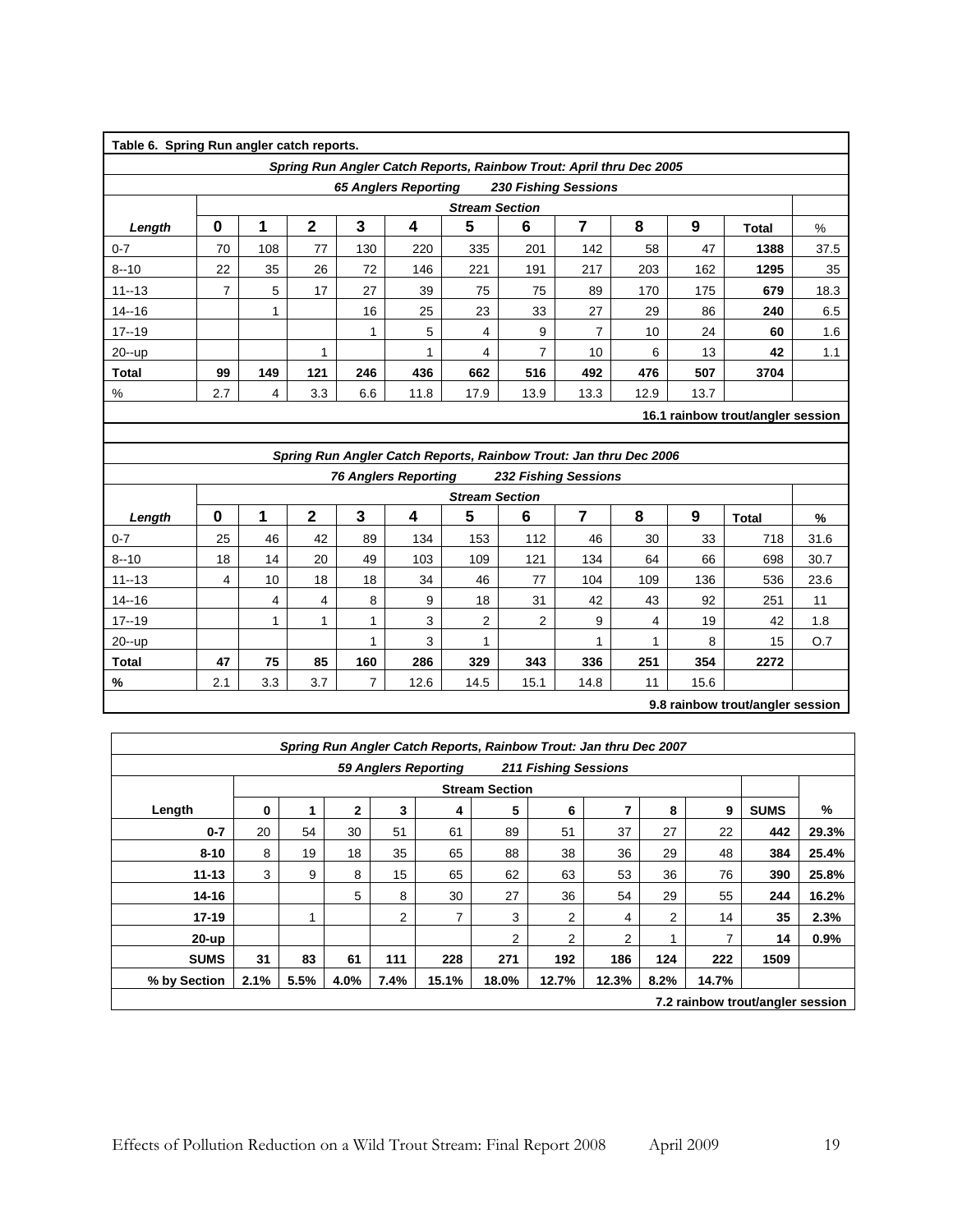<span id="page-19-0"></span>

|              | Spring Run Angler Catch Reports, Rainbow Trout: Jan thru Dec 2008 |                                                                     |      |      |       |       |      |                |      |       |      |       |
|--------------|-------------------------------------------------------------------|---------------------------------------------------------------------|------|------|-------|-------|------|----------------|------|-------|------|-------|
|              | <b>171 Fishing Sessions</b><br><b>45 Anglers Reporting</b>        |                                                                     |      |      |       |       |      |                |      |       |      |       |
|              |                                                                   |                                                                     |      |      |       |       |      |                |      |       |      |       |
| Length       | 0                                                                 | 5<br>$\mathbf{2}$<br>3<br>7<br>8<br><b>SUMS</b><br>6<br>9<br>1<br>4 |      |      |       |       |      |                |      |       |      | %     |
| $0 - 7$      | 24                                                                | 64                                                                  | 42   | 62   | 69    | 118   | 68   | 87             | 48   | 72    | 654  | 47.2% |
| $8 - 10$     | 15                                                                | 51                                                                  | 31   | 37   | 63    | 63    | 48   | 47             | 37   | 86    | 478  | 34.5% |
| $11 - 13$    |                                                                   | 11                                                                  | 8    | 10   | 22    | 17    | 7    | 13             | 33   | 43    | 165  | 11.9% |
| $14 - 16$    |                                                                   | 1                                                                   | 2    | 4    | 7     | 7     | 3    | $\overline{2}$ | 7    | 35    | 68   | 4.9%  |
| $17 - 19$    |                                                                   |                                                                     |      |      |       |       |      |                |      | 11    | 14   | 1.0%  |
| 20-up        |                                                                   |                                                                     |      |      | 2     |       |      | 2              | 4    | 3     | 8    | 0.6%  |
| <b>SUMS</b>  | 40                                                                | 127                                                                 | 84   | 113  | 164   | 206   | 126  | 151            | 126  | 250   | 1387 |       |
| % by Section | 2.9%                                                              | 9.2%                                                                | 6.1% | 8.1% | 11.8% | 14.9% | 9.1% | 10.9%          | 9.1% | 18.0% |      |       |
|              | 8.1 rainbow trout/angler session                                  |                                                                     |      |      |       |       |      |                |      |       |      |       |

In 2005, 65 anglers reported 230 fishing sessions in 2005, 76 anglers reported 232 fishing sessions in 2006, 59 anglers reported 210 fishing sessions in 2007, and 45 anglers reported 171 fishing sessions in 2008. The number of trout caught per session declined from 16.1 to 9.8 to 7.2 (in 2005, 2006, and 2007, respectively), and rose slightly to 8.1 per session in 2008.

The total catch by stream section is summarized in the following graph. In each sampling year, the greatest numbers were caught in sections "4" through "9." The catch in every section declined sharply from a high in 2005.



# **DISCUSSION**

<span id="page-19-1"></span>The two study streams are impacted by a variety of potential sources of pollution, some readily apparent and some not. The Spring Run watershed contains the trout rearing facility, which is a known source of BOD, TSS and nutrients, as well as a number of non point sources including poultry houses, residences, roads, and occasional cattle. The Dumpling Run watershed has no point sources, and apparently no poultry houses, but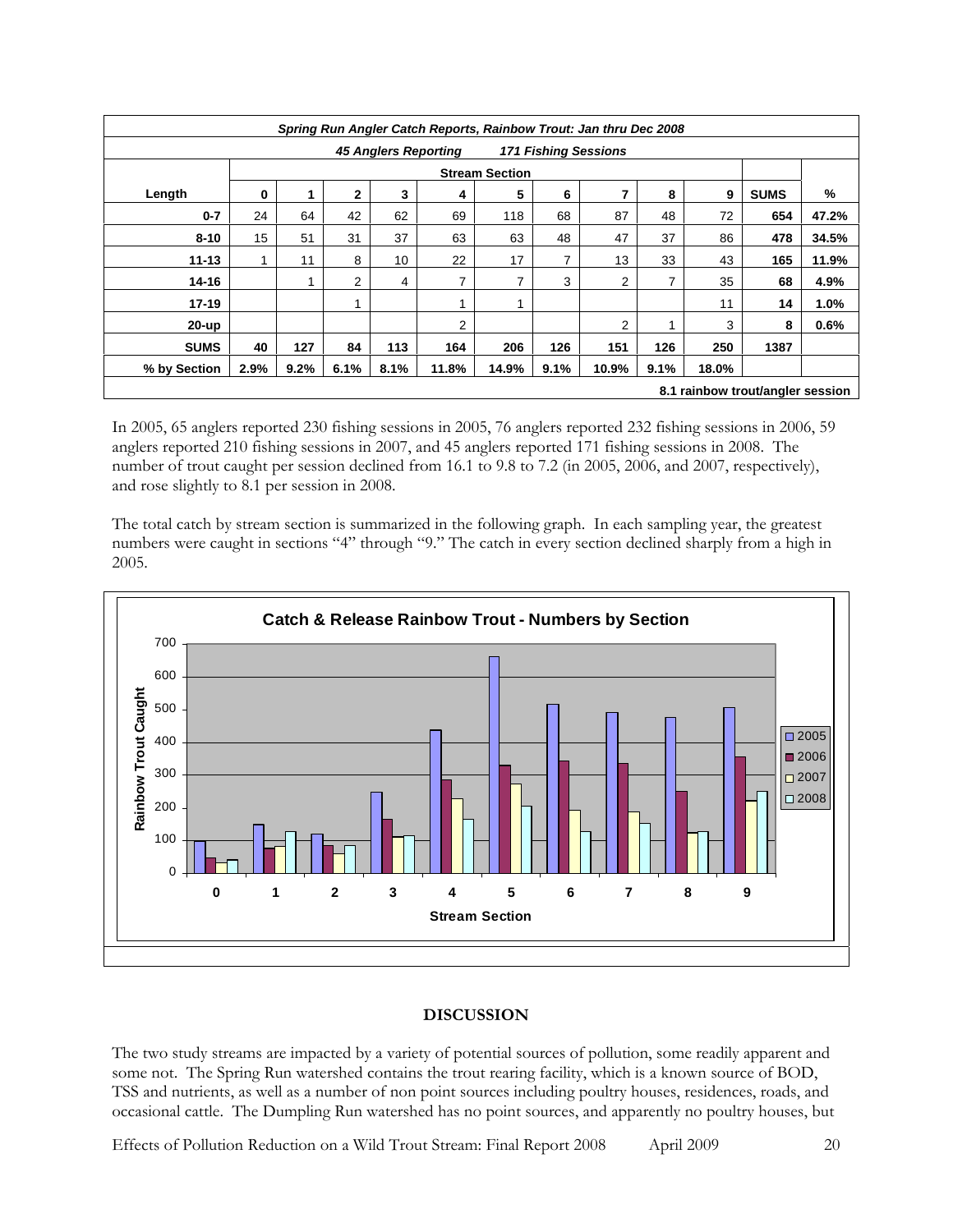<span id="page-20-0"></span>includes residences and small farms with livestock, as well as a dirt and gravel road. In addition, the source springs in both watersheds both originate in limestone and sandstone strata and show rapid changes (turbidity, increase in flow) following heavy precipitation; this is indicative of solution channel connections through limestone at the surface of the ground.

Despite the wealth of confounding variables and within parameter variability, some patterns are reasonably clear from the above data. The spring source water for the two streams has similar pH, conductivity, dissolved oxygen, TSS, and phosphorus, and supports similar communities of benthic macroinvertebrates. Source water in Dumpling Run tends to have less nitrate, and total N than Spring Run, and higher BOD5. Conductivity and pH tend to increase or not change in a downstream direction in Dumpling Run, and tend to decrease in a downstream direction in Spring Run. Nutrients and TSS are generally similar in the two Dumpling Run sites, and tend to increase in a downstream direction in Spring Run, often dramatically.

Installation of the treatment facility did not appear to have an impact on the water quality parameters measured on non-cleanout days. Review of post-treatment water quality data indicates that the plant upgrade did not change the water quality characteristics of Spring Run's water downstream of the plant on noncleanout days. Phosphorus in particular remains elevated. TSS and BOD5 in Spring Run remain lower, on non cleanout days, than Dumpling Run. However, it is also clear that our sampling protocol is not capturing reductions in the pollutant plume that may have occurred during cleanout as a result of the new effluent treatment system (see Hatchery Upgrade section above). Data provided by WVDNR indicates that this process reduces pollutant loads related to cleanout by roughly 90%. For example, TP concentrations in the effluent stream during cleanout fell from an average of 4.5 mg/L to 0.54 mg/L.

Benthic macroinvertebrate communities in all sites are defined by dominance of either amphipods or chironomidae midge larvae. The natural dominance of amphipods in limestone streams may well have masked underlying benthic macroinvertebrate diversity. Diversity is higher in the lower Dumpling run site than in the two point source impacted sites in Spring Run.

The change in relative abundance of chironomidae in Spring Run at the top of the managed fishing section is, perhaps, a sign that large reductions in discharge of effluent solids due to installation of the hatchery treatment system is having a positive impact on the benthic macroinvertebrate community in Spring Run. A related indicator is that the subjective condition of the stream bottom at that site was notable improved (less odor, less "greasy feel" to sediment, less entrained algae) when last sampled in the fall of 2008 (Craddock & Gillies, Personal Communication).

Decline in the Spring Run fishery was apparent throughout the study period. While there were some signs of improved Rainbow Trout spawning and recruitment in late 2008 through early 2009, it is too early to know if any improvement can be expected.

# **Erosion Control Projects**

<span id="page-20-1"></span>Friends of Spring Runs Wild Trout, supported by a WV Stream Partners grant, partnered with the WVCA to reduce channel erosion and the resulting sedimentation problem in Spring Run. In 2006 WVCA supplied the design and heavy equipment to reshape and seed 210 feet of severely eroding roadside channel immediately above the spring source of Spring Run. In 2007 Friends of Spring Runs Wild Trout, with volunteered design, labor and equipment, installed three sediment basins and numerous sediment check dams and sections of riprap in three storm water runoff ditches, totaling about 600 feet, from developed areas. Sediment check dams of wood construction were placed in four woodland hollows which funnel run-off into Spring Run. Tree seedlings were planted in work areas in early 2008.

Landowners remain concerned about sediment entering Spring Run from public roadway ditches. It is the hope of the working group and Friends of Spring Run's Wild Trout that this will become more of a priority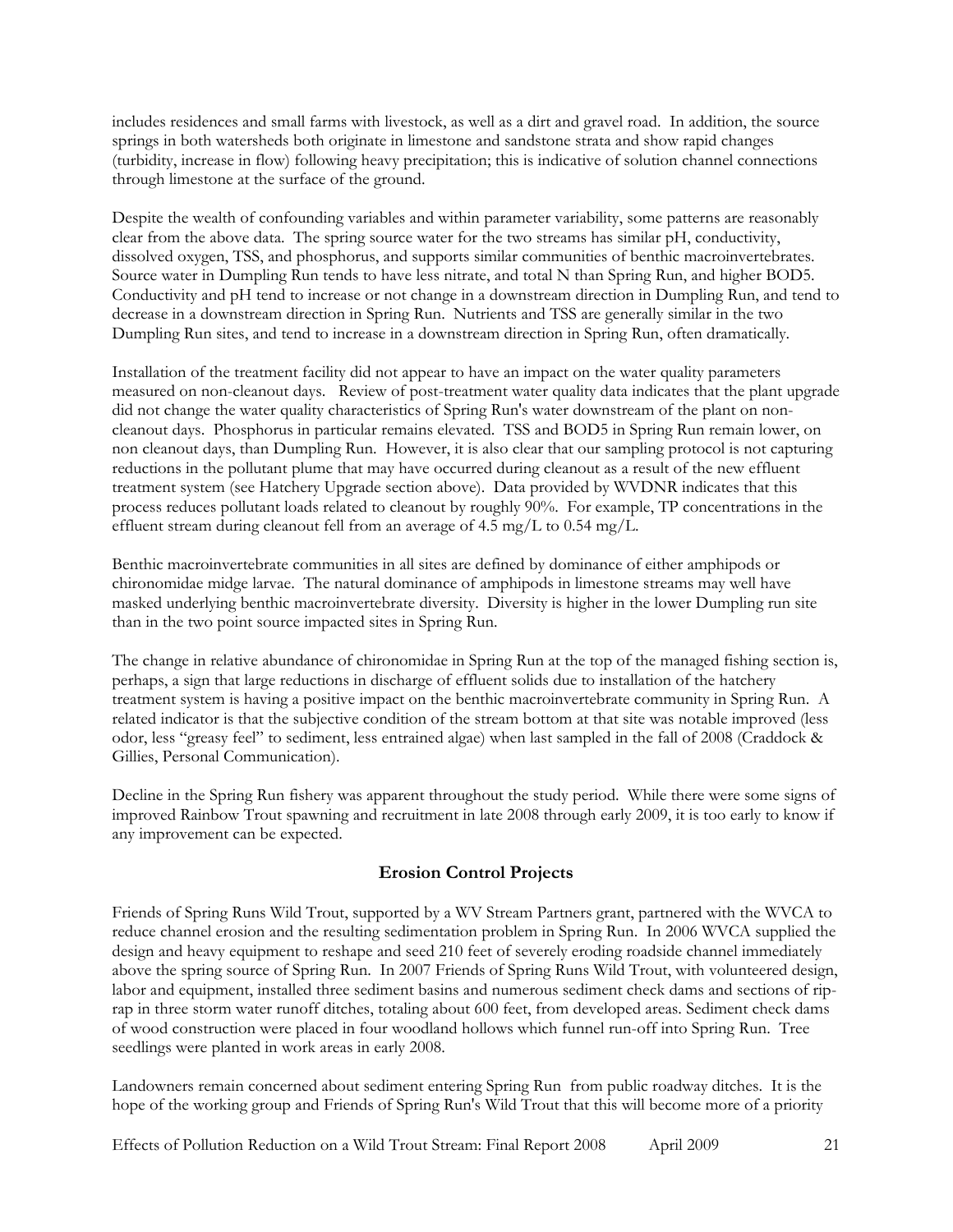<span id="page-21-0"></span>for WV Division of Highways in the coming months. Cattle have been observed within the stream and along the unstable banks of the Spring Run above the fly fishing section.

#### **Outreach**

<span id="page-21-1"></span>A paper on the Spring Run project was presented at the 2007 Virginia/West Virginia Water Research Symposium in November 2007 by Cacapon Institute. This paper was coauthored by Neil Gillies (CI), Carla Hardy (WVCA), and Tim Craddock (WVDEP).

#### **Priority Watershed Planning**

<span id="page-21-2"></span>The Mill Creek Watershed, of which Spring Run is a part, was listed by the WVDEP as impaired for excess fecal coliform bacteria in 1996. Following a Total Maximum Daily Load (TMDL) study, EPA called for a 37% reduction in fecal coliform loadings. A watershed based plan to implement the TMDL is in development and will be submitted to EPA during the winter of 2008. Mill Creek is also a priority watershed for West Virginia's Potomac Tributary Strategy's Implementation Program, a Chesapeake Bay Program initiative.

A working group comprised of representatives from West Virginia Conservation Agency, West Virginia Department of Agriculture, Cacapon Institute, USDA Natural Resources Conservation Service and WVU Extension Service has worked to identify areas within the watershed that would benefit from BMP installation. A voluntary survey was mailed to all landowners within the entire watershed during the spring of 2007 requesting that they rank their environmental concerns. This information has been tallied and the working group has plans to bring educational programs that address these concerns to the local community as the project progresses.

The above steps all contribute to a process that will bring funds to the watershed for the purpose of improving water quality in the Mill Creek watershed. The funds will be used for projects such as feedlot relocations, installation of streambank fencing, alternative livestock water development, riparian buffers, failing septic upgrades, and wetland restoration. Funding for this project is anticipated in the summer of 2009.

### **Post Study Expectations**

<span id="page-21-3"></span>Benthic macroinvertebrate sampling will continue for at least one year to determine if apparent improvements in Spring Run below the hatchery are sustained over time. Fisherman will continue to report "catch and release" results for the foreseeable future, and WVDNR will conduct additional electro-shocking in the future, when possible.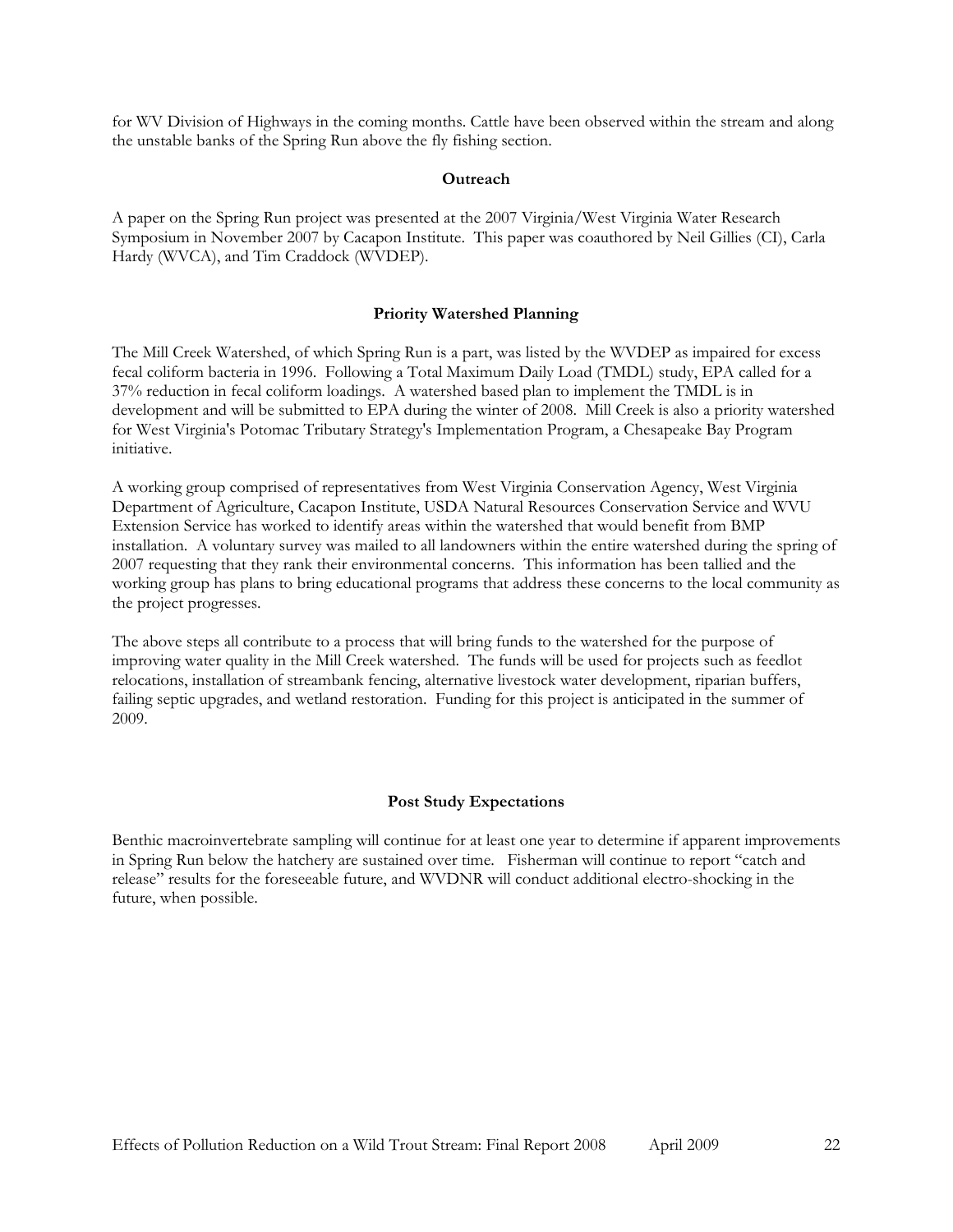<span id="page-22-1"></span>

| <b>Site</b>          | Yr   | <b>Minimum</b> | <b>Median</b> | <b>Maximum</b> | <b>Mean</b> | Std.Dev. |
|----------------------|------|----------------|---------------|----------------|-------------|----------|
| Ammonia-N (mg/L)     |      |                |               |                |             |          |
| Dumpling Run @Spring |      | 0.003          | 0.007         | 0.082          | 0.025       | 0.033    |
| Dumpling Run Bottom  |      | 0.003          | 0.007         | 0.079          | 0.028       | 0.037    |
| Spring Run @Spring   | 2005 | 0.003          | 0.012         | 0.915          | 0.167       | 0.367    |
| Spring Run Middle    |      | 0.051          | 0.093         | 0.214          | 0.107       | 0.063    |
| Spring Run Bottom    |      | 0.017          | 0.043         | 0.161          | 0.070       | 0.059    |
| Dumpling Run @Spring |      | 0.008          | 0.008         | 0.008          | 0.008       | 0.000    |
| Dumpling Run Bottom  |      | 0.008          | 0.008         | 0.008          | 0.008       | 0.000    |
| Spring Run @Spring   | 2006 | 0.008          | 0.008         | 0.008          | 0.008       | 0.000    |
| Spring Run Middle    |      | 0.008          | 0.046         | 0.102          | 0.048       | 0.034    |
| Spring Run Bottom    |      | 0.008          | 0.008         | 0.041          | 0.019       | 0.017    |
| Dumpling Run @Spring |      | 0.003          | 0.003         | 0.003          | 0.003       | 0.000    |
| Dumpling Run Bottom  |      | 0.003          | 0.003         | 0.003          | 0.003       | 0.000    |
| Spring Run @Spring   | 2007 | 0.003          | 0.003         | 0.026          | 0.007       | 0.009    |
| Spring Run Middle    |      | 0.029          | 0.048         | 0.283          | 0.090       | 0.099    |
| Spring Run Bottom    |      | 0.003          | 0.003         | 0.153          | 0.028       | 0.061    |
| Dumpling Run @Spring |      | 0.003          | 0.003         | 0.013          | 0.006       |          |
| Dumpling Run Bottom  |      | 0.003          | 0.003         | 0.039          | 0.011       |          |
| Spring Run @Spring   | 2008 | 0.003          | 0.003         | 0.008          | 0.004       |          |
| Spring Run Middle    |      | 0.003          | 0.066         | 0.214          | 0.081       |          |
| Spring Run Bottom    |      | 0.003          | 0.003         | 0.046          | 0.013       |          |
| Nitrate-N (mg/L)     |      |                |               |                |             |          |
| Dumpling Run @Spring |      | 0.17           | 0.23          | 0.38           | 0.26        | 0.079    |
| Dumpling Run Bottom  |      | 0.19           | 0.26          | 0.50           | 0.31        | 0.117    |
| Spring Run @Spring   | 2005 | 0.37           | 0.48          | 0.59           | 0.48        | 0.083    |
| Spring Run Middle    |      | 0.43           | 0.49          | 1.14           | 0.63        | 0.273    |
| Spring Run Bottom    |      | 0.50           | 0.61          | 1.23           | 0.70        | 0.275    |
| Dumpling Run @Spring |      | 0.12           | 0.16          | 0.36           | 0.19        | 0.088    |
| Dumpling Run Bottom  |      | 0.13           | 0.18          | 0.40           | 0.21        | 0.097    |
| Spring Run @Spring   | 2006 | 0.34           | 0.41          | 0.55           | 0.41        | 0.079    |
| Spring Run Middle    |      | 0.39           | 0.41          | 0.57           | 0.45        | 0.074    |
| Spring Run Bottom    |      | 0.42           | 0.48          | 0.62           | 0.50        | 0.078    |
| Dumpling Run @Spring |      | 0.00           | 0.16          | 0.22           | 0.14        | 0.077    |
| Dumpling Run Bottom  |      | 0.02           | 0.18          | 0.25           | 0.16        | 0.082    |
| Spring Run @Spring   | 2007 | 0.02           | 0.39          | 0.41           | 0.33        | 0.154    |
| Spring Run Middle    |      | 0.00           | 0.51          | 0.69           | 0.45        | 0.234    |
| Spring Run Bottom    |      | 0.02           | 0.59          | 0.63           | 0.49        | 0.233    |
| Dumpling Run @Spring |      | 0.12           | 0.15          | 0.26           | 0.17        |          |
| Dumpling Run Bottom  |      | 0.13           | 0.16          | 0.31           | 0.19        |          |
| Spring Run @Spring   | 2008 | 0.36           | 0.42          | 0.58           | 0.44        |          |
| Spring Run Middle    |      | 0.48           | 0.52          | 0.64           | 0.55        |          |
| Spring Run Bottom    |      | 0.62           | 0.65          | 0.71           | 0.65        |          |
| Nitrite-N (mg/L)     |      |                |               |                |             |          |
| Dumpling Run @Spring |      | 0.001          | 0.001         | 0.005          | 0.001       | 0.002    |
| Dumpling Run Bottom  | 2005 | 0.001          | 0.001         | 0.014          | 0.003       | 0.006    |
| Spring Run @Spring   |      | 0.001          | 0.001         | 0.003          | 0.001       | 0.001    |

<span id="page-22-0"></span>**Appendix 1. Water Quality Statistics by Year.**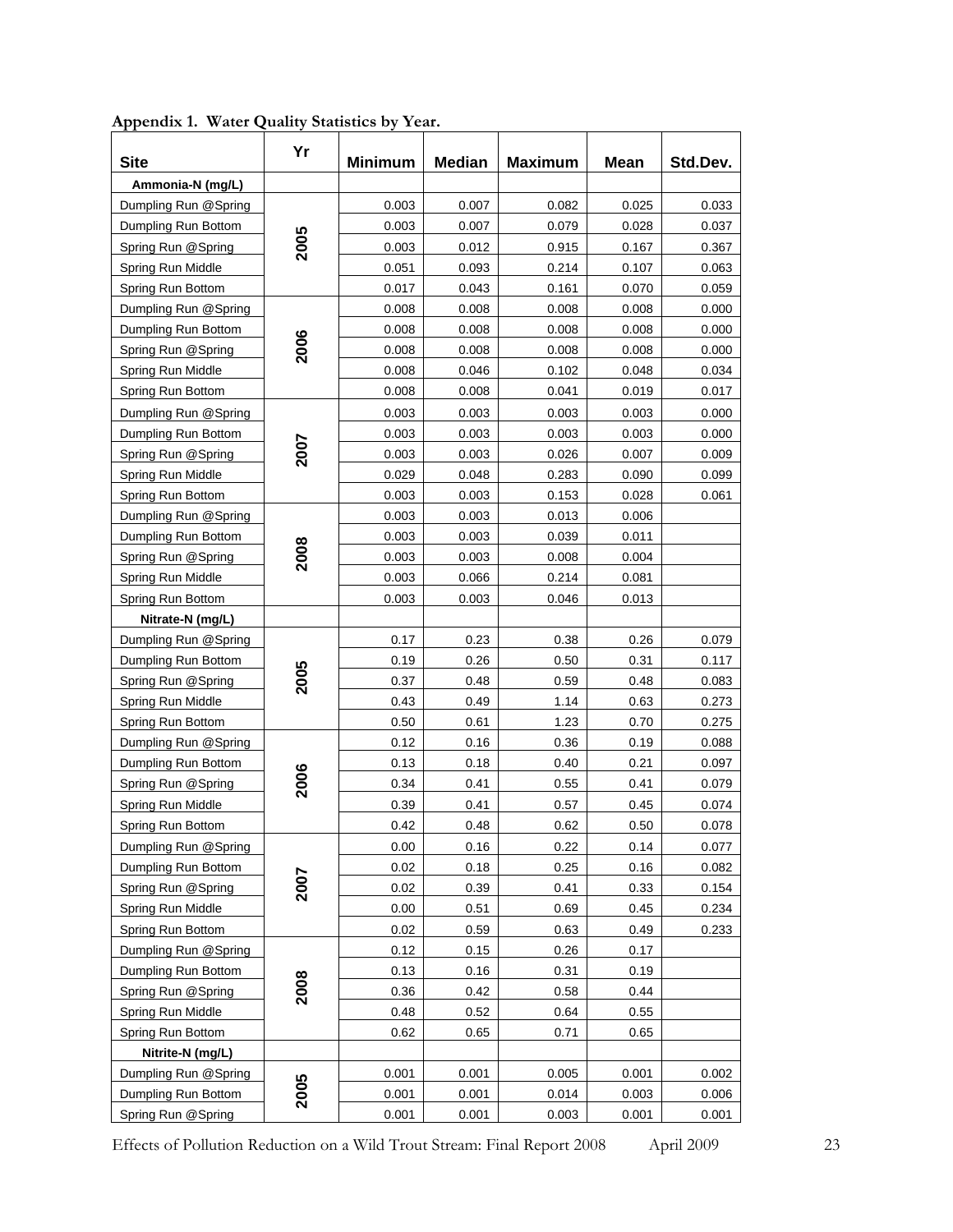| Spring Run Middle    |             | 0.001 | 0.007 | 0.023 | 0.009 | 0.009 |
|----------------------|-------------|-------|-------|-------|-------|-------|
| Spring Run Bottom    |             | 0.001 | 0.006 | 0.029 | 0.01  | 0.011 |
| Dumpling Run @Spring |             | 0.001 | 0.001 | 0.001 | 0.001 | 0     |
| Dumpling Run Bottom  |             | 0.001 | 0.001 | 0.001 | 0.001 | 0     |
| Spring Run @Spring   | 2006        | 0.001 | 0.001 | 0.001 | 0.001 | 0     |
| Spring Run Middle    |             | 0.004 | 0.009 | 0.031 | 0.014 | 0.01  |
| Spring Run Bottom    |             | 0.004 | 0.007 | 0.016 | 0.008 | 0.004 |
| Dumpling Run @Spring |             | 0.001 | 0.001 | 0.001 | 0.001 | 0     |
| Dumpling Run Bottom  |             | 0.001 | 0.001 | 0.001 | 0.001 | 0     |
| Spring Run @Spring   | <b>2007</b> | 0.001 | 0.001 | 0.001 | 0.001 | 0     |
| Spring Run Middle    |             | 0.001 | 0.01  | 0.018 | 0.01  | 0.006 |
| Spring Run Bottom    |             | 0.001 | 0.003 | 0.006 | 0.003 | 0.003 |
| Dumpling Run @Spring |             | 0.001 | 0.001 | 0.001 | 0.001 |       |
| Dumpling Run Bottom  |             | 0.001 | 0.001 | 0.001 | 0.001 |       |
| Spring Run @Spring   | 2008        | 0.001 | 0.001 | 0.001 | 0.001 |       |
| Spring Run Middle    |             | 0.001 | 0.013 | 0.031 | 0.014 |       |
| Spring Run Bottom    |             | 0.001 | 0.001 | 0.018 | 0.007 |       |
| TKN (mg/L)           |             |       |       |       |       |       |
| Dumpling Run @Spring |             | 0.041 | 0.115 | 0.758 | 0.24  | 0.273 |
| Dumpling Run Bottom  |             | 0.081 | 0.108 | 1.27  | 0.33  | 0.471 |
| Spring Run @Spring   | 2005        | 0.099 | 0.15  | 1.89  | 0.44  | 0.711 |
| Spring Run Middle    |             | 0.214 | 0.305 | 1.46  | 0.51  | 0.475 |
| Spring Run Bottom    |             | 0.167 | 0.291 | 0.938 | 0.38  | 0.291 |
| Dumpling Run @Spring |             | 0.035 | 0.203 | 0.233 | 0.163 | 0.079 |
| Dumpling Run Bottom  |             | 0.135 | 0.175 | 0.294 | 0.2   | 0.068 |
| Spring Run @Spring   | 2006        | 0.091 | 0.214 | 0.287 | 0.201 | 0.066 |
| Spring Run Middle    |             | 0.181 | 0.214 | 1.09  | 0.387 | 0.355 |
| Spring Run Bottom    |             | 0.156 | 0.277 | 0.642 | 0.307 | 0.176 |
| Dumpling Run @Spring |             | 0.117 | 0.167 | 0.196 | 0.161 | 0.035 |
| Dumpling Run Bottom  |             | 0.041 | 0.17  | 0.419 | 0.217 | 0.148 |
| Spring Run @Spring   | 2007        | 0.089 | 0.149 | 0.243 | 0.155 | 0.051 |
| Spring Run Middle    |             | 0.167 | 0.288 | 0.527 | 0.302 | 0.122 |
| Spring Run Bottom    |             | 0.069 | 0.216 | 0.304 | 0.196 | 0.083 |
| Dumpling Run @Spring |             | 0.009 | 0.109 | 0.233 | 0.111 |       |
| Dumpling Run Bottom  |             | 0.009 | 0.083 | 0.341 | 0.150 |       |
| Spring Run @Spring   | 2008        | 0.009 | 0.131 | 0.271 | 0.145 |       |
| Spring Run Middle    |             | 0.094 | 0.274 | 1.090 | 0.434 |       |
| Spring Run Bottom    |             | 0.052 | 0.069 | 0.344 | 0.169 |       |
| Total N (mg/L)       |             |       |       |       |       |       |
| Dumpling Run @Spring |             | 0.252 | 0.341 | 1.143 | 0.5   | 0.348 |
| Dumpling Run Bottom  |             | 0.274 | 0.364 | 1.784 | 0.63  | 0.583 |
| Spring Run @Spring   | 2005        | 0.476 | 0.641 | 2.453 | 0.93  | 0.755 |
| Spring Run Middle    |             | 0.71  | 0.887 | 2.616 | 1.14  | 0.736 |
| Spring Run Bottom    |             | 0.688 | 0.877 | 2.197 | 1.09  | 0.574 |
| Dumpling Run @Spring |             | 0.176 | 0.364 | 0.569 | 0.348 | 0.134 |
| Dumpling Run Bottom  |             | 0.296 | 0.356 | 0.695 | 0.407 | 0.146 |
| Spring Run @Spring   | 2006        | 0.522 | 0.57  | 0.838 | 0.615 | 0.116 |
| Spring Run Middle    |             | 0.58  | 0.634 | 1.631 | 0.849 | 0.412 |
| Spring Run Bottom    |             | 0.601 | 0.734 | 1.216 | 0.818 | 0.227 |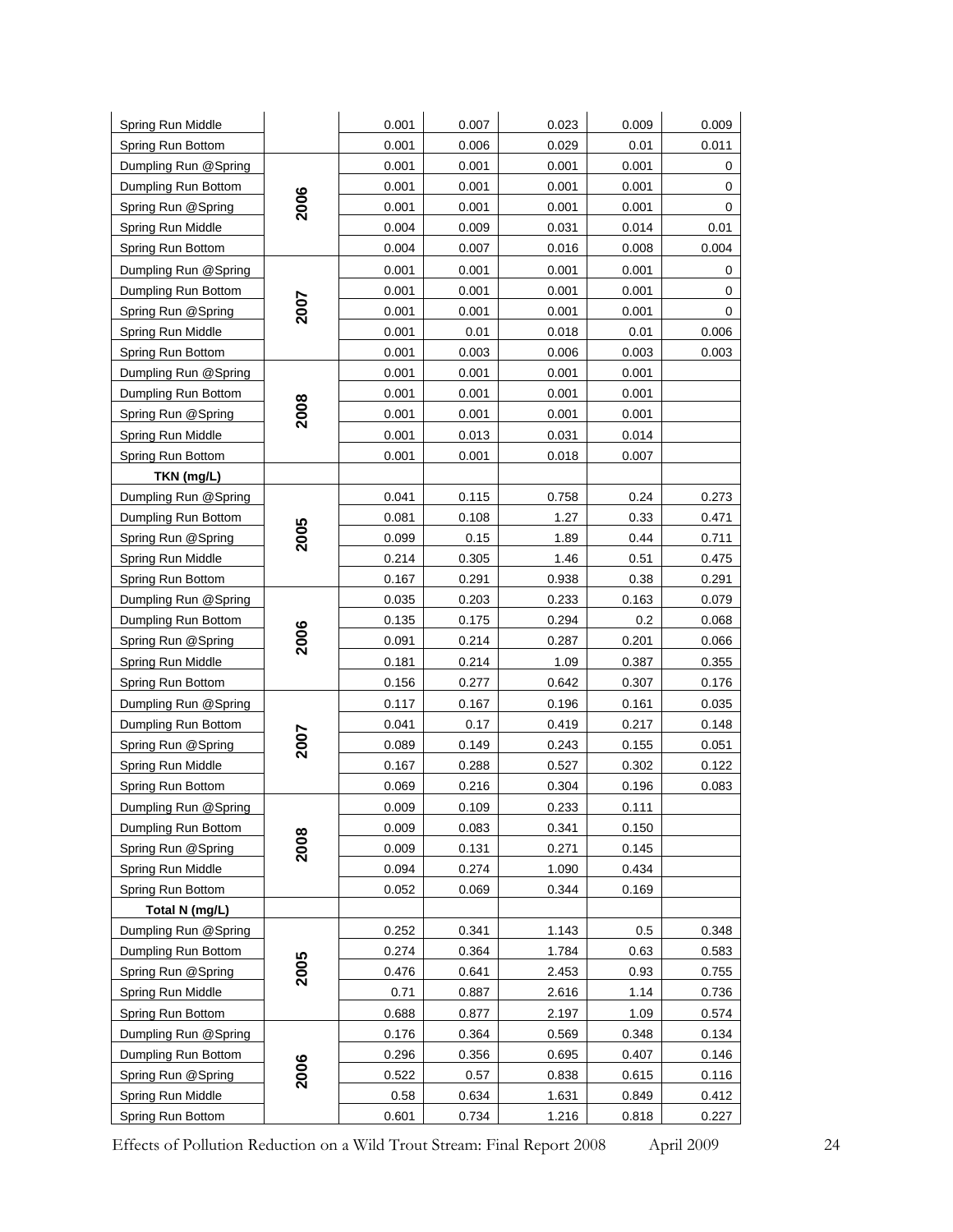| Dumpling Run @Spring |             | 0.197 | 0.312 | 0.405 | 0.305 | 0.073  |
|----------------------|-------------|-------|-------|-------|-------|--------|
| Dumpling Run Bottom  |             | 0.146 | 0.336 | 0.64  | 0.38  | 0.211  |
| Spring Run @Spring   | 2007        | 0.165 | 0.517 | 0.644 | 0.485 | 0.167  |
| Spring Run Middle    |             | 0.306 | 0.775 | 1.01  | 0.766 | 0.258  |
| Spring Run Bottom    |             | 0.25  | 0.747 | 0.899 | 0.692 | 0.232  |
| Dumpling Run @Spring |             | 0.160 | 0.259 | 0.370 | 0.280 |        |
| Dumpling Run Bottom  |             | 0.170 | 0.274 | 0.652 | 0.341 |        |
| Spring Run @Spring   | 2008        | 0.370 | 0.640 | 0.694 | 0.581 |        |
| Spring Run Middle    |             | 0.735 | 0.837 | 1.631 | 1.002 |        |
| Spring Run Bottom    |             | 0.700 | 0.763 | 1.012 | 0.830 |        |
| TP (mg/L)            |             |       |       |       |       |        |
| Dumpling Run @Spring |             | 0.007 | 0.028 | 0.059 | 0.028 | 0.019  |
| Dumpling Run Bottom  |             | 0.007 | 0.026 | 0.052 | 0.028 | 0.019  |
| Spring Run @Spring   | 2005        | 0.013 | 0.025 | 0.046 | 0.028 | 0.014  |
| Spring Run Middle    |             | 0.049 | 0.075 | 0.166 | 0.086 | 0.046  |
| Spring Run Bottom    |             | 0.059 | 0.087 | 0.14  | 0.092 | 0.031  |
| Dumpling Run @Spring |             | 0.022 | 0.054 | 0.124 | 0.06  | 0.035  |
| Dumpling Run Bottom  |             | 0.02  | 0.044 | 0.134 | 0.052 | 0.041  |
| Spring Run @Spring   | 2006        | 0.026 | 0.049 | 0.261 | 0.08  | 0.09   |
| Spring Run Middle    |             | 0.081 | 0.103 | 0.179 | 0.122 | 0.044  |
| Spring Run Bottom    |             | 0.012 | 0.103 | 0.143 | 0.094 | 0.053  |
| Dumpling Run @Spring |             | 0.033 | 0.041 | 0.046 | 0.039 | 0.005  |
| Dumpling Run Bottom  |             | 0.026 | 0.038 | 0.047 | 0.037 | 0.008  |
| Spring Run @Spring   | 2007        | 0.033 | 0.036 | 0.068 | 0.043 | 0.014  |
| Spring Run Middle    |             | 0.072 | 0.106 | 0.293 | 0.128 | 0.083  |
| Spring Run Bottom    |             | 0.068 | 0.085 | 0.101 | 0.084 | 0.012  |
| Dumpling Run @Spring |             | 0.013 | 0.042 | 0.049 | 0.036 |        |
| Dumpling Run Bottom  |             | 0.039 | 0.042 | 0.049 | 0.042 |        |
| Spring Run @Spring   | 2008        | 0.023 | 0.033 | 0.046 | 0.034 |        |
| Spring Run Middle    |             | 0.049 | 0.143 | 0.176 | 0.129 |        |
| Spring Run Bottom    |             | 0.029 | 0.124 | 0.140 | 0.104 |        |
| TSS (mg/L)           |             |       |       |       |       |        |
| Dumpling Run @Spring |             | 1.15  | 4.50  | 45.00 | 12.88 | 17.423 |
| Dumpling Run Bottom  |             | 1.15  | 2.08  | 43.00 | 9.58  | 16.588 |
| Spring Run @Spring   | 2005        | 1.00  | 1.58  | 78.00 | 14.38 | 31.175 |
| Spring Run Middle    |             | 1.15  | 5.50  | 81.00 | 17.36 | 31.281 |
| Spring Run Bottom    |             | 4.00  | 6.50  | 72.00 | 18.50 | 26.629 |
| Dumpling Run @Spring |             | 1.15  | 1.15  | 4.00  | 1.63  | 1.164  |
| Dumpling Run Bottom  | 2006        | 3.00  | 5.50  | 8.00  | 5.50  | 2.258  |
| Spring Run @Spring   |             | 1.15  | 2.58  | 11.00 | 4.08  | 3.933  |
| Spring Run Middle    |             | 3.00  | 5.00  | 28.00 | 8.67  | 9.522  |
| Spring Run Bottom    |             | 3.00  | 7.00  | 19.00 | 8.50  | 5.431  |
| Dumpling Run @Spring |             | 0.80  | 2.50  | 5.00  | 2.43  | 1.597  |
| Dumpling Run Bottom  | <b>2007</b> | 0.80  | 4.50  | 7.00  | 3.97  | 2.246  |
| Spring Run @Spring   |             | 2.00  | 3.50  | 6.00  | 3.67  | 1.633  |
| Spring Run Middle    |             | 0.80  | 3.00  | 28.00 | 6.80  | 10.442 |
| Spring Run Bottom    |             | 3.00  | 6.00  | 7.00  | 5.83  | 1.472  |
| Dumpling Run @Spring | 2008        | 1.15  | 3.00  | 6.00  | 3.06  |        |
| Dumpling Run Bottom  |             | 1.15  | 3.00  | 6.00  | 3.23  |        |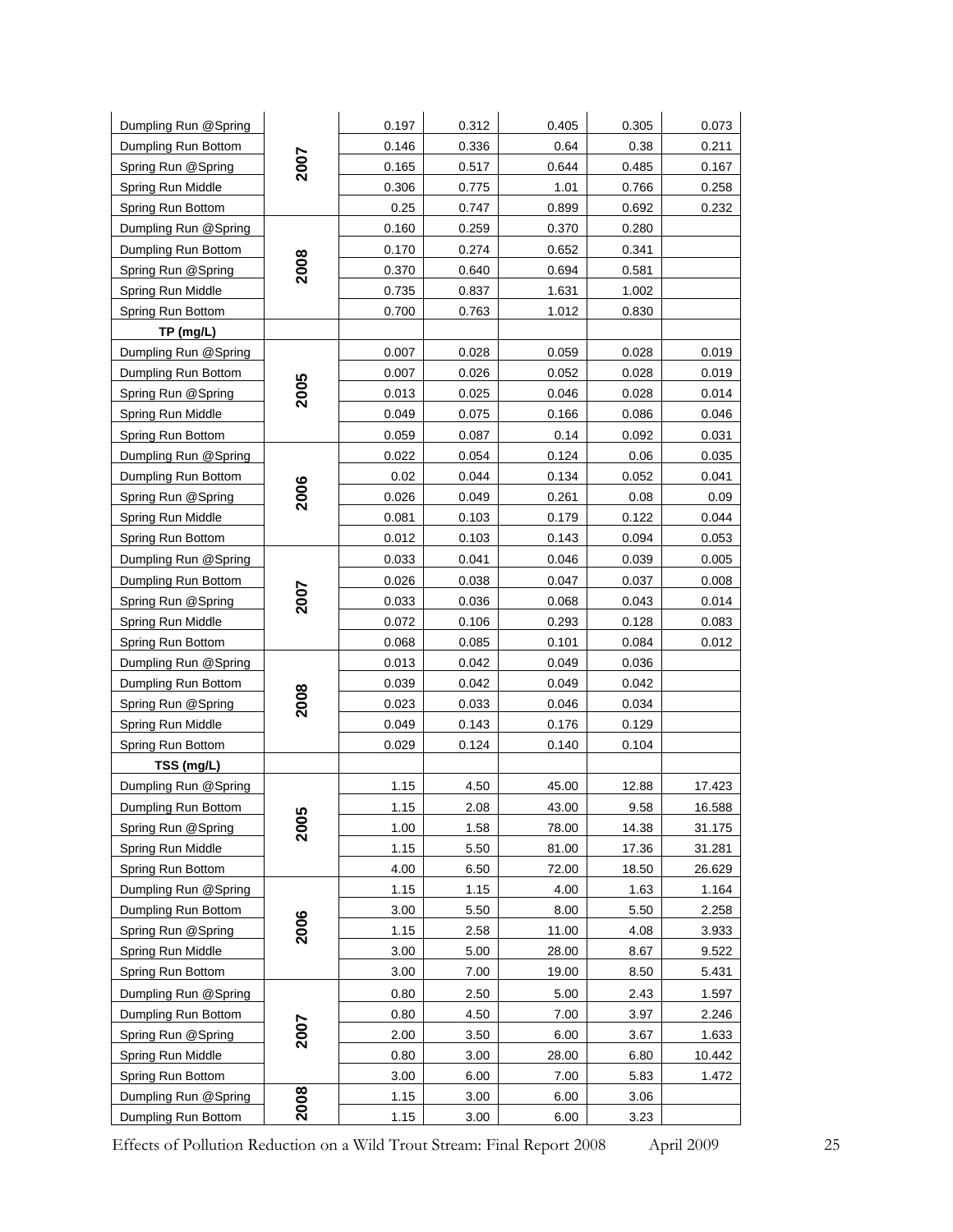| Spring Run @Spring     |             | 1.15 | 1.15 | 11.00 | 3.69  |       |
|------------------------|-------------|------|------|-------|-------|-------|
| Spring Run Middle      |             | 1.15 | 3.00 | 28.00 | 8.43  |       |
| Spring Run Bottom      |             | 2.00 | 6.00 | 7.00  | 5.00  |       |
| <b>Turbidity (NTU)</b> |             |      |      |       |       |       |
| Dumpling Run @Spring   |             | 0.45 | 0.9  | 22.95 | 7.52  | 10.6  |
| Dumpling Run Bottom    |             | 1.24 | 2.12 | 43.8  | 10.29 | 16.83 |
| Spring Run @Spring     | 2005        | 1.03 | 1.95 | 18.42 | 5.22  | 6.84  |
| Spring Run Middle      |             | 1.31 | 3.4  | 36    | 9.58  | 13.52 |
| Spring Run Bottom      |             | 1.96 | 3.15 | 51.3  | 13.4  | 19.66 |
| Dumpling Run @Spring   |             | 0.67 | 0.97 | 2.15  | 1.14  | 0.59  |
| Dumpling Run Bottom    |             | 2.71 | 3.54 | 4.31  | 3.61  | 0.58  |
| Spring Run @Spring     | 2006        | 3.14 | 4.78 | 7.47  | 4.86  | 1.66  |
| Spring Run Middle      |             | 2.43 | 3.65 | 12.8  | 5.27  | 4     |
| Spring Run Bottom      |             | 4.82 | 5.82 | 7.88  | 6.02  | 1.27  |
| Dumpling Run @Spring   |             | 1.2  | 1.58 | 6.82  | 2.49  | 2.18  |
| Dumpling Run Bottom    |             | 3.32 | 3.82 | 6.89  | 4.45  | 1.33  |
| Spring Run @Spring     | <b>2007</b> | 2.27 | 4.98 | 7.27  | 4.88  | 1.72  |
| Spring Run Middle      |             | 1.95 | 3.11 | 25.1  | 7.43  | 9.04  |
| Spring Run Bottom      |             | 3.3  | 4.86 | 9.82  | 5.4   | 2.43  |
| Dumpling Run @Spring   |             | 1.07 | 1.28 | 1.94  | 1.39  |       |
| Dumpling Run Bottom    |             | 2.49 | 3.50 | 4.92  | 3.68  |       |
| Spring Run @Spring     | 2008        | 2.27 | 2.59 | 7.47  | 3.54  |       |
| Spring Run Middle      |             | 1.54 | 4.35 | 12.80 | 5.02  |       |
| Spring Run Bottom      |             | 3.30 | 3.45 | 6.38  | 4.54  |       |
| BOD5 (mg/L)            |             |      |      |       |       |       |
| Dumpling Run @Spring   |             | 1.01 | 1.54 | 3.13  | 1.81  | 0.88  |
| Dumpling Run Bottom    |             | 1.18 | 1.52 | 2.68  | 1.63  | 0.55  |
| Spring Run @Spring     | 2005        | 0.86 | 0.99 | 1.58  | 1.07  | 0.26  |
| Spring Run Middle      |             | 0.45 | 0.91 | 2.47  | 1.26  | 0.83  |
| Spring Run Bottom      |             | 0.66 | 1.01 | 1.97  | 1.15  | 0.49  |
| Dumpling Run @Spring   |             | 0.76 | 1.4  | 1.97  | 1.35  | 0.46  |
| Dumpling Run Bottom    |             | 0.76 | 1.1  | 1.59  | 1.12  | 0.34  |
| Spring Run @Spring     | 2006        | 0.3  | 0.65 | 1.76  | 0.77  | 0.53  |
| Spring Run Middle      |             | 0.45 | 0.76 | 1.44  | 0.86  | 0.39  |
| Spring Run Bottom      |             | 0.23 | 0.43 | 1.36  | 0.57  | 0.43  |
| Dumpling Run @Spring   |             | 0.15 | 0.68 | 1.06  | 0.61  | 0.33  |
| Dumpling Run Bottom    |             | 0.23 | 0.61 | 1.21  | 0.61  | 0.37  |
| Spring Run @Spring     | 2007        | 0.15 | 0.42 | 0.83  | 0.42  | 0.24  |
| Spring Run Middle      |             | 0.15 | 0.53 | 1.74  | 0.69  | 0.58  |
| Spring Run Bottom      |             | 0.15 | 0.42 | 1.29  | 0.53  | 0.41  |
| Dumpling Run @Spring   |             | 0.68 | 0.90 | 1.29  | 0.94  |       |
| Dumpling Run Bottom    |             | 0.60 | 0.96 | 1.29  | 0.97  |       |
| Spring Run @Spring     | 2008        | 0.30 | 0.48 | 0.96  | 0.62  |       |
| Spring Run Middle      |             | 0.30 | 0.71 | 1.44  | 0.76  |       |
| Spring Run Bottom      |             | 0.10 | 0.75 | 1.16  | 0.65  |       |
| DO (mg/L)              |             |      |      |       |       |       |
| Dumpling Run @Spring   |             | 9.2  | 10.3 | 11.1  | 10.2  | 0.62  |
| Dumpling Run Bottom    | 2005        | 9.4  | 10.4 | 11.5  | 10.5  | 0.69  |
| Spring Run @Spring     |             | 10   | 10.3 | 11.5  | 10.6  | 0.63  |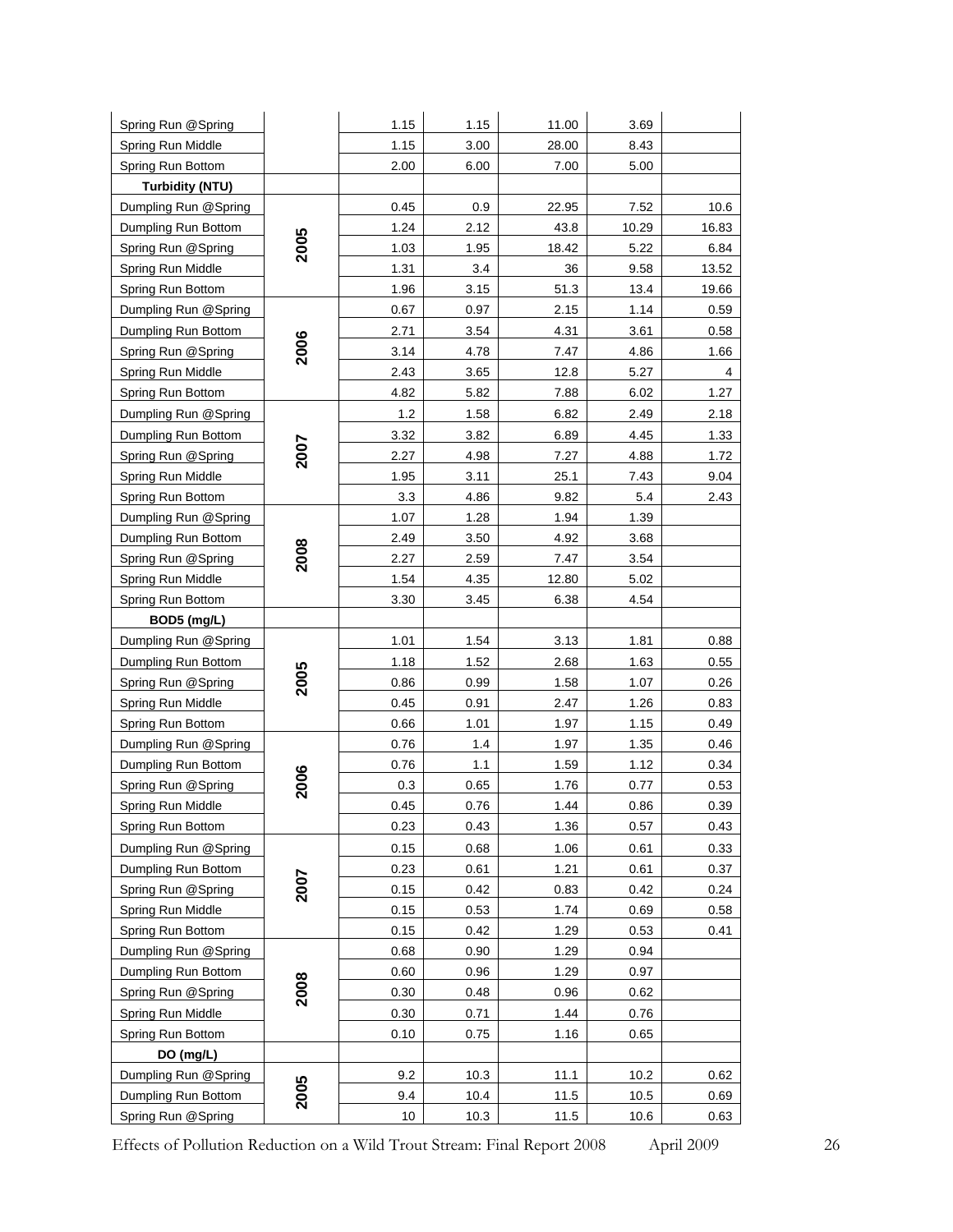| Spring Run Middle    |      | 10.2 | 10.3    | 11.4    | 10.6  | 0.53   |
|----------------------|------|------|---------|---------|-------|--------|
| Spring Run Bottom    |      | 10   | 10.6    | 11.2    | 10.6  | 0.48   |
| Dumpling Run @Spring |      | 9.7  | 10.6    | 12.2    | 10.7  | 0.98   |
| Dumpling Run Bottom  |      | 9.8  | 10.6    | 12.2    | 10.7  | 0.86   |
| Spring Run @Spring   | 2006 | 9.8  | 10.5    | 12.8    | 10.8  | 1.17   |
| Spring Run Middle    |      | 9.8  | 10.4    | 12.6    | 10.7  | 1.09   |
| Spring Run Bottom    |      | 9.9  | 10.7    | 12.6    | 10.9  | 1      |
| Dumpling Run @Spring |      | 10.2 | 10.5    | 11.2    | 10.6  | 0.35   |
| Dumpling Run Bottom  |      | 9.7  | 10.3    | 10.9    | 10.3  | 0.39   |
| Spring Run @Spring   | 2007 | 8.9  | 10.1    | 11.2    | 10.2  | 0.82   |
| Spring Run Middle    |      | 9.6  | 10.3    | 10.9    | 10.3  | 0.49   |
| Spring Run Bottom    |      | 9.9  | 10.4    | 11.1    | 10.5  | 0.45   |
| Dumpling Run @Spring |      | 9.1  | 10.0    | 11.2    | 10.1  |        |
| Dumpling Run Bottom  |      | 9.5  | 10.4    | 10.9    | 10.3  |        |
| Spring Run @Spring   | 2008 | 9.7  | 10.1    | 10.4    | 10.0  |        |
| Spring Run Middle    |      | 9.5  | 10.0    | 10.3    | 9.9   |        |
| Spring Run Bottom    |      | 9.5  | 9.9     | 11.0    | 10.1  |        |
| pH                   |      |      |         |         |       |        |
| Dumpling Run @Spring |      | 7.4  | 7.8     | 8       | 7.7   | 0.24   |
| Dumpling Run Bottom  |      | 7.5  | 8.1     | 8.5     | 8     | 0.36   |
| Spring Run @Spring   | 2005 | 7.4  | 7.9     | 8.2     | 7.8   | 0.31   |
| Spring Run Middle    |      | 7.3  | 7.8     | 8       | 7.8   | 0.25   |
| Spring Run Bottom    |      | 7.2  | 7.5     | 7.7     | 7.5   | 0.23   |
| Dumpling Run @Spring |      | 7.3  | 7.6     | 7.8     | 7.6   | 0.17   |
| Dumpling Run Bottom  |      | 7.4  | 7.8     | 8.4     | 7.8   | 0.38   |
| Spring Run @Spring   | 2006 | 7.3  | 7.7     | 8.2     | 7.7   | 0.31   |
| Spring Run Middle    |      | 7.3  | 7.7     | 8.4     | 7.7   | 0.42   |
| Spring Run Bottom    |      | 7.3  | 7.6     | 8.1     | 7.6   | 0.31   |
| Dumpling Run @Spring |      | 7.1  | 7.5     | 7.9     | 7.5   | 0.34   |
| Dumpling Run Bottom  |      | 7.3  | 7.6     | 8.2     | 7.7   | 0.38   |
| Spring Run @Spring   | 2007 | 7.2  | 7.7     | 8.2     | 7.7   | 0.33   |
| Spring Run Middle    |      | 6.9  | 7.5     | 8.1     | 7.5   | 0.44   |
| Spring Run Bottom    |      | 6.9  | $7.5\,$ | 8.2     | 7.5   | 0.44   |
| Dumpling Run @Spring |      | 7.1  | $7.3$   | $7.8\,$ | 7.4   |        |
| Dumpling Run Bottom  |      | 7.4  | 8.0     | 8.3     | 7.8   |        |
| Spring Run @Spring   | 2008 | 7.3  | 7.8     | 8.2     | 7.8   |        |
| Spring Run Middle    |      | 6.9  | 7.7     | 8.1     | 7.6   |        |
| Spring Run Bottom    |      | 6.9  | 7.6     | 8.2     | 7.6   |        |
| Conductivity (us/cm) |      |      |         |         |       |        |
| Dumpling Run @Spring |      | 45.8 | 286.9   | 372     | 260   | 112.41 |
| Dumpling Run Bottom  |      | 48.1 | 283.5   | 352     | 257   | 106.74 |
| Spring Run @Spring   | 2005 | 64.6 | 296.1   | 390     | 269   | 109.38 |
| Spring Run Middle    |      | 44.9 | 255     | 284     | 223   | 88.65  |
| Spring Run Bottom    |      | 45.1 | 247.5   | 276     | 213   | 85.87  |
| Dumpling Run @Spring |      | 39   | 254.2   | 372     | 239.6 | 108.86 |
| Dumpling Run Bottom  | 2006 | 44.9 | 263.9   | 352     | 241.3 | 103.48 |
| Spring Run @Spring   |      | 49   | 330.3   | 391.1   | 263   | 153.97 |
| Spring Run Middle    |      | 37.7 | 255.2   | 284     | 211.2 | 93.67  |
| Spring Run Bottom    |      | 36.3 | 253.2   | 276     | 213   | 90.6   |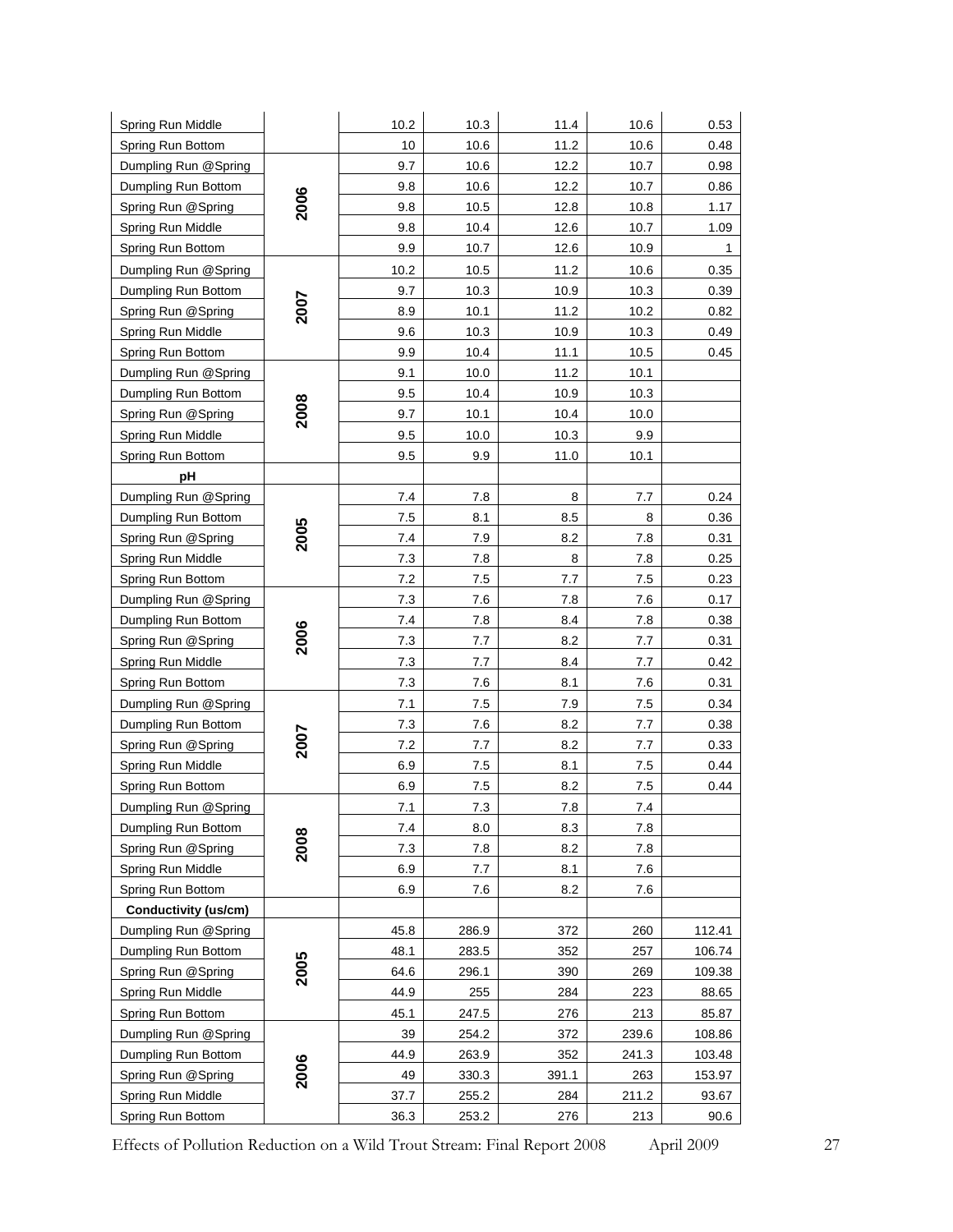| Dumpling Run @Spring |      | 234   | 257   | 345   | 271.7 | 39.83 |
|----------------------|------|-------|-------|-------|-------|-------|
| Dumpling Run Bottom  |      | 253   | 271.5 | 340   | 283.2 | 31.72 |
| Spring Run @Spring   | 2007 | 271   | 358   | 375   | 347.5 | 38.3  |
| Spring Run Middle    |      | 241   | 253.5 | 277   | 257.2 | 14.26 |
| Spring Run Bottom    |      | 240   | 255   | 265   | 253.3 | 9.33  |
| Dumpling Run @Spring |      | 234.0 | 247.0 | 356.0 | 266.6 |       |
| Dumpling Run Bottom  |      | 253.0 | 266.0 | 355.0 | 280.0 |       |
| Spring Run @Spring   | 2008 | 288.0 | 378.0 | 390.0 | 363.4 |       |
| Spring Run Middle    |      | 241.0 | 255.0 | 279.0 | 256.0 |       |
| Spring Run Bottom    |      | 240.0 | 252.0 | 276.0 | 254.2 |       |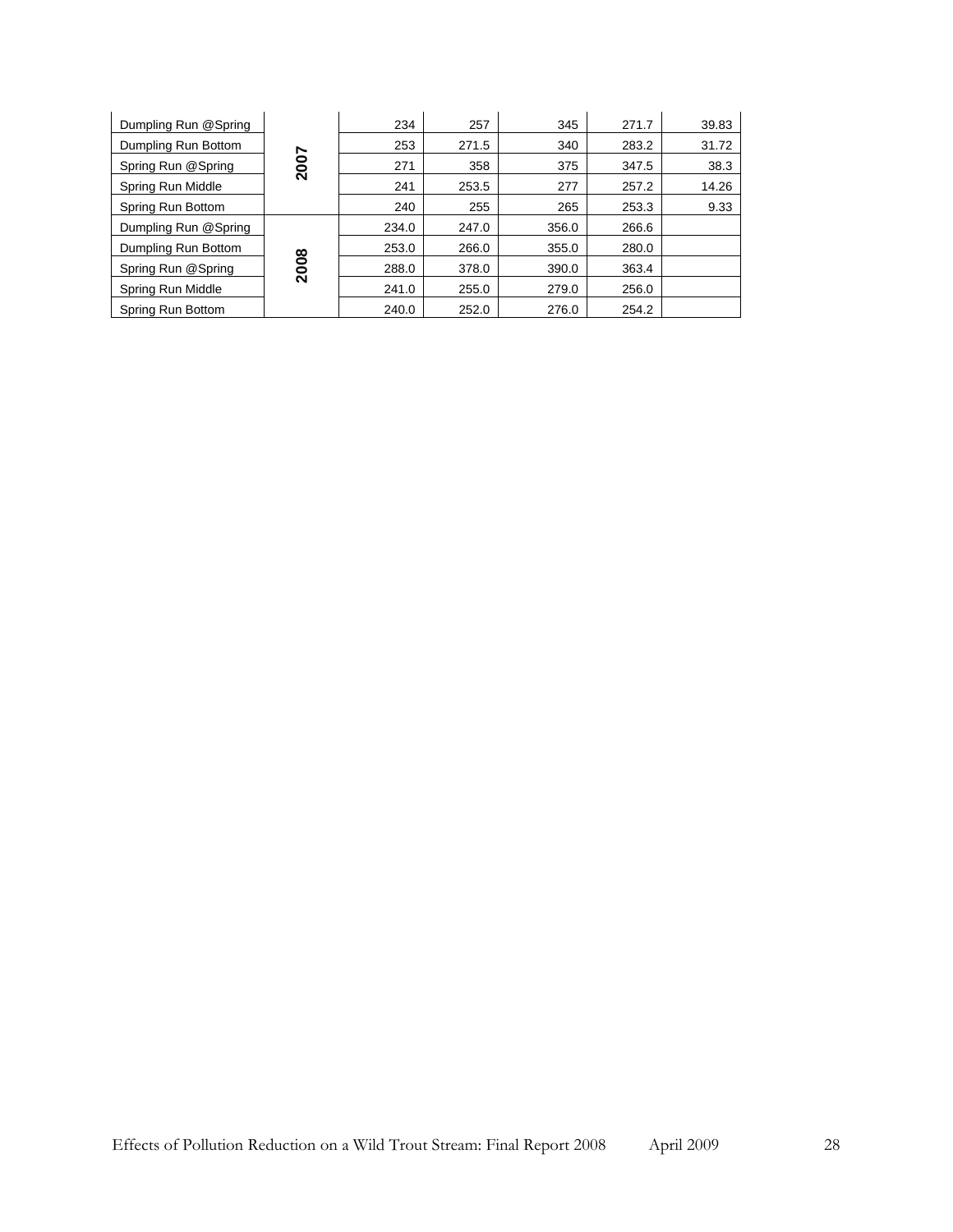<span id="page-28-0"></span>**Appendix 2. Laboratory Methods for Water Quality Parameters**.

<span id="page-28-1"></span>

| <b>Parameter</b>              | <b>Method</b>     |
|-------------------------------|-------------------|
| Ammonia Nitrogen              | EPA 350.2         |
| <b>Nitrate</b>                | EPA 353.2         |
| Nitrite                       | EPA 353.2         |
| * Ortho Phosphate             | <b>HACH 8048</b>  |
| <b>Total Phosphate</b>        | EPA 365.2         |
| Total Kjeldahl Nitrogen       | EPA 351.2         |
| <b>Total Suspended Solids</b> | <b>SM 2540D</b>   |
| * Turbidity                   | <b>HACH 2100N</b> |
| Biochemical Oxygen Demand 5   | <b>SM5210B</b>    |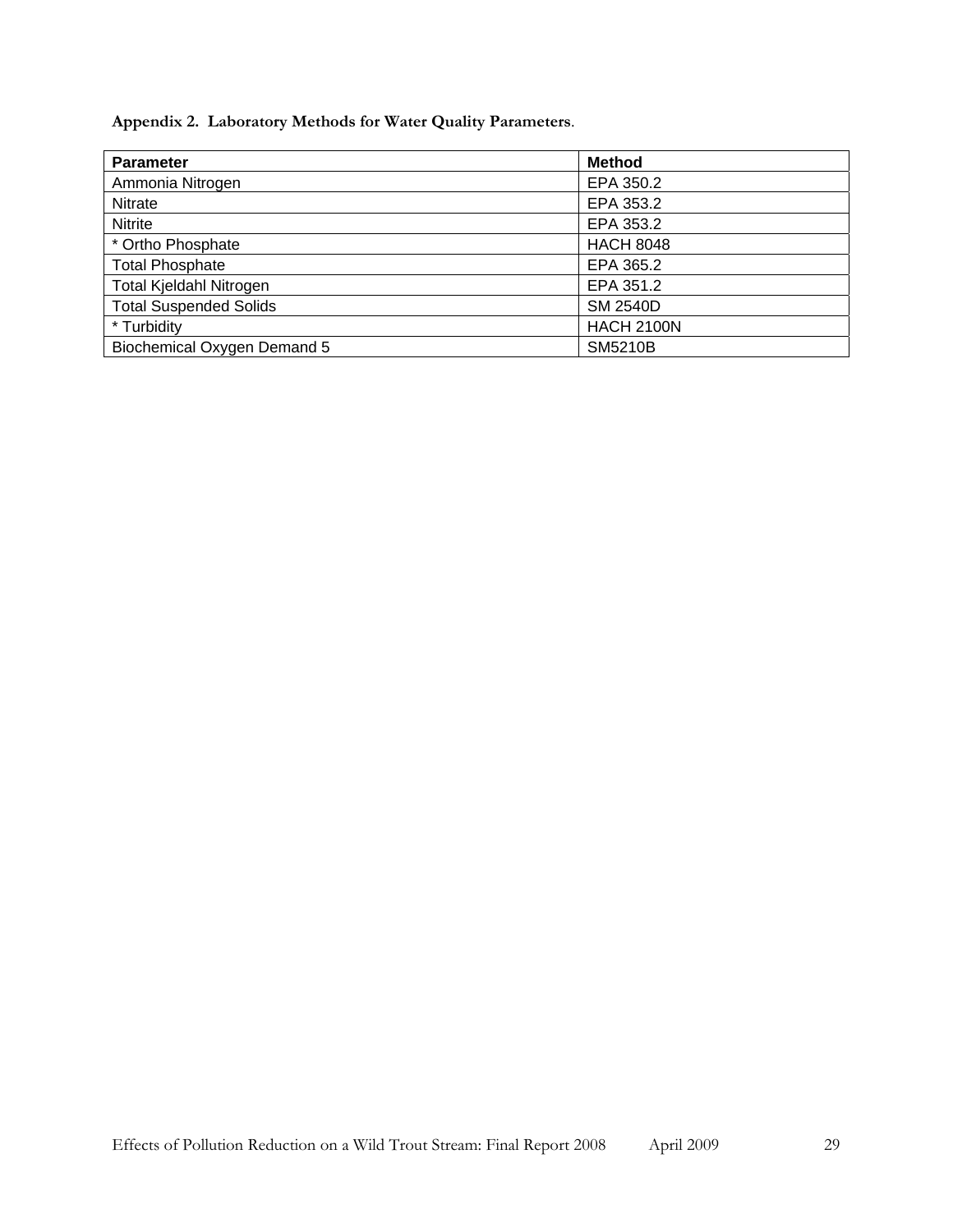| <b>Station 1</b> (catch-and-release) |     | <b>Station 2</b> (catch-and-release) |     | <b>Station 3</b> (above hatchery) |     |
|--------------------------------------|-----|--------------------------------------|-----|-----------------------------------|-----|
| Ephemeroptera (mayflies)             |     | Ephemeroptera (mayflies)             |     | Ephemeroptera (mayflies)          |     |
| <b>Baetidae</b>                      | 73  | Ephemerellidae<br>1                  |     | <i>Isonychiidae</i>               |     |
| Heptageniidae                        |     | Heptageniidae                        | 4   | Ephemerellidae                    | 3   |
| Trichoptera (caddisflies)            |     | <b>Baetidae</b>                      | 45  | <b>Baetidae</b>                   | 30  |
| Rhyacophilidae                       | 2   | Plecoptera (stoneflies)              |     | Plecoptera (stoneflies)           |     |
| Hydropsychidae                       | 13  | Capniidae                            | 1   | Capniidae                         | 17  |
| Diptera (true flies)                 |     | Chloroperlidae                       | 1   | Perlodidae                        | 6   |
| Simuliidae                           | 8   | Perlodidae                           | 4   | Trichoptera (caddisflies)         |     |
| Chironomidae                         | 67  | Trichoptera (caddisflies)            |     | Rhyacophilidae                    | 3   |
| Amphipoda (scuds)                    |     | <i>Glossosomatidae</i>               | 2   | Hydropsychidae                    | 17  |
| Gammaridae                           | 31  | Rhyacophilidae                       | 1   | Coleoptera (beetles)              |     |
| Total                                | 196 | Hydropsychidae                       | 18  | Elmidae                           | 12  |
|                                      |     | Coleoptera (beetles)                 |     | Psephenidae                       | 1   |
|                                      |     | Elmidae                              | 4   | Diptera (true flies)              |     |
|                                      |     | Diptera (true flies)                 |     | Dixidae                           | 1   |
|                                      |     | Simuliidae                           | 16  | Simuliidae                        | 12  |
|                                      |     | Chironomidae                         | 37  | Chironomidae                      | 6   |
|                                      |     | Amphipoda (scuds)                    |     | Amphipoda (scuds)                 |     |
|                                      |     | Gammaridae                           | 125 | Gammaridae                        | 60  |
|                                      |     | Total                                | 259 | Total                             | 170 |

# <span id="page-29-1"></span><span id="page-29-0"></span>**Appendix 3. WV Save Our Streams Macroinvertebrate Assessment July 2003**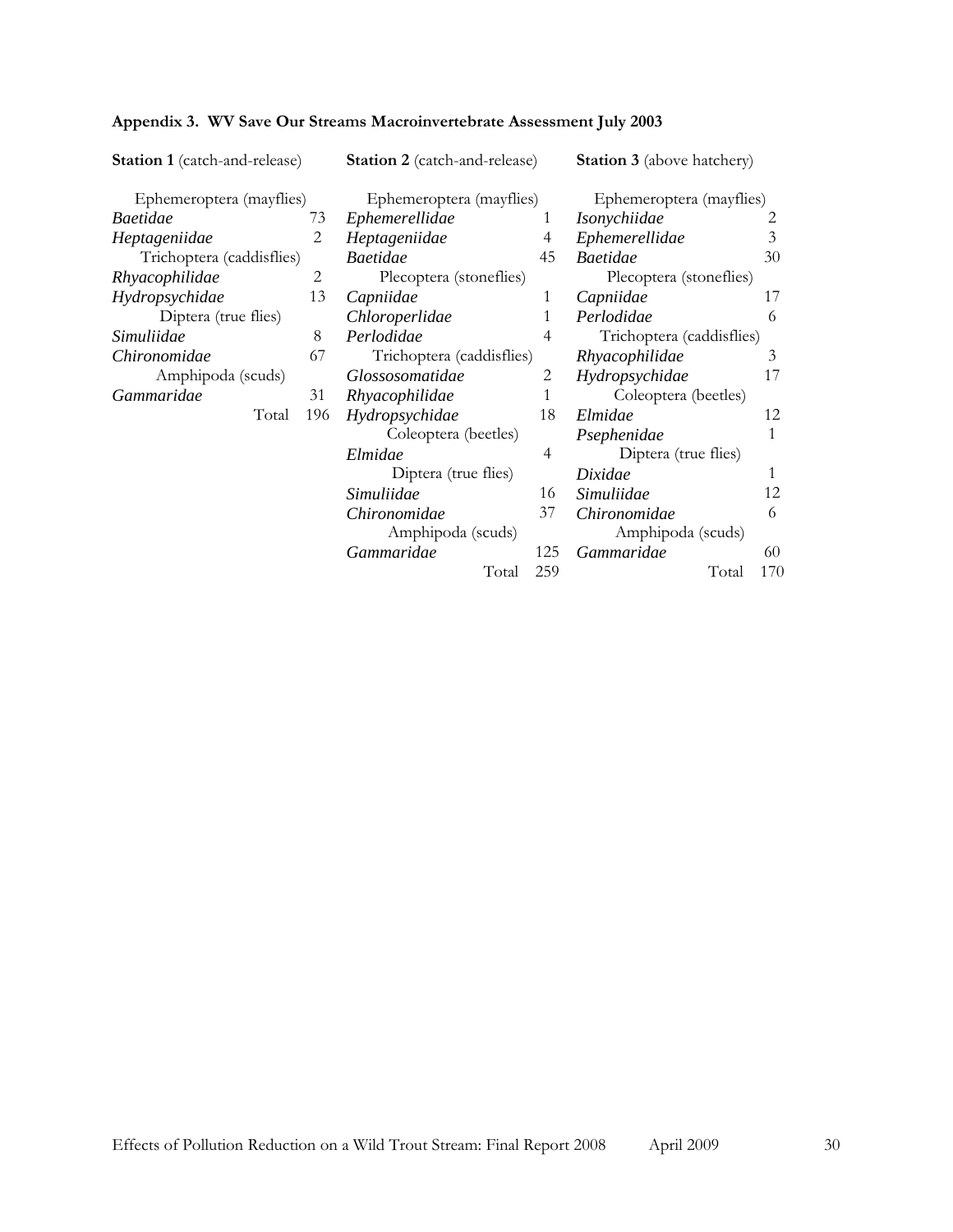<span id="page-30-1"></span><span id="page-30-0"></span>

| <b>Appendix 4.</b> Assessing the Condition of the Macroinvertebrate Communities of Spring Run |
|-----------------------------------------------------------------------------------------------|
| (Tim Craddock, Citizen's Monitoring Coordinator).                                             |

| Integrity ratings for stations through study period |      |                |            |         |          |            |                                             |  |  |  |  |  |
|-----------------------------------------------------|------|----------------|------------|---------|----------|------------|---------------------------------------------|--|--|--|--|--|
| Study periods                                       | Poor | Marginal       | Suboptimal | Optimal | Averages | <b>RPD</b> | <b>Stations</b>                             |  |  |  |  |  |
| $2005 - 2006$                                       |      | 9              | 4          |         | 49.5     |            | All stations                                |  |  |  |  |  |
| 2007 - 2008                                         | 0    | 5              | 14         |         | 67.4     | 30.63      |                                             |  |  |  |  |  |
| $2005 - 2006$                                       | 6    | 4              | 2          |         | 47.0     |            | <b>All Spring Run</b>                       |  |  |  |  |  |
| 2007 - 2008                                         | ი    | 4              | 8          |         | 65.3     | 32.61      | stations                                    |  |  |  |  |  |
| $2005 - 2006$                                       |      | $5^{\circ}$    | 2          |         | 53.3     |            | Dumpling Run                                |  |  |  |  |  |
| $2007 - 2008$                                       | 0    |                | 6          |         | 70.5     | 27.93      | stations                                    |  |  |  |  |  |
| $2005 - 2006$                                       | 4    | $\overline{4}$ | 0          |         | 43.3     |            | <b>Spring Run stations</b><br>downstream of |  |  |  |  |  |
| 2007 - 2008                                         | 0    | 4              | 4          |         | 61.2     | 34.20      | hatchery                                    |  |  |  |  |  |

| <b>Station Codes</b> | $May-05$ | $Oct-05$          | Jun-06  | $Oct-06$          |
|----------------------|----------|-------------------|---------|-------------------|
|                      |          | SR <sub>1</sub> - |         | SR <sub>1</sub> - |
| Spring Run (0.4)     | SR1-505  | 1005              | SR1-606 | 1006              |
|                      |          | SR <sub>2</sub> - |         | SR <sub>2</sub> - |
| Spring Run (1.6)     | SR2-505  | 1005              | SR2-606 | 1006              |
|                      |          | SR <sub>3</sub> - |         | SR <sub>3</sub> - |
| Spring Run (2.3)     | SR3-505  | 1005              | SR3-606 | 1006              |
| Dumpling Run         |          | DR1-              |         | DR <sub>1</sub> - |
| (1.4)                | DR1-505  | 1005              | DR1-606 | 1006              |
| Dumpling Run         |          | DR2-              |         | DR <sub>2</sub> - |
| (2.2)                | DR2-505  | 1005              | DR2-606 | 1006              |

| <b>Station Codes</b> | $May-07$          | Oct-07            | Apr-08   | $Oct-08$          |
|----------------------|-------------------|-------------------|----------|-------------------|
|                      | SR <sub>1</sub> - | SR <sub>1</sub> - |          | SR <sub>1</sub> - |
| Spring Run (0.4)     | 0507              | 1007              | SR1-0408 | 1008              |
|                      | SR <sub>2</sub> - | SR <sub>2</sub> - |          | SR <sub>2</sub> - |
| Spring Run (1.6)     | 0507              | 1007              | SR2-0408 | 1008              |
|                      | SR <sub>3</sub> - | SR <sub>3</sub> - |          | SR <sub>3</sub> - |
| Spring Run (2.3)     | 0507              | 1007              | SR3-0408 | 1008              |
| Dumpling Run         | DR1-              | DR1-              |          | DR <sub>1</sub> - |
| (1.4)                | 0507              | 1007              | DR1-0408 | 1008              |
| Dumpling Run         | DR2-              | DR2-              |          | DR <sub>2</sub> - |
| (2.2)                | 0507              | 1007              | DR2-0408 | 1008              |

|                   | Total | <b>EPT</b> | <b>Biotic</b> | $\%$       | $\frac{0}{0}$ | $\%$     | Stream |            |
|-------------------|-------|------------|---------------|------------|---------------|----------|--------|------------|
| Codes             | Taxa  | Таха       | Index         | <b>EPT</b> | Dominant      | Tolerant | Index  | Integrity  |
| SR <sub>1</sub> - |       |            |               |            |               |          |        |            |
| 0505              | 11    | 5          | 5.39          | 8.9        | 65.5          | 19.1     | 48.7   | Marginal   |
| <b>SR2-</b>       |       |            |               |            |               |          |        |            |
| 0505              | 14    | 7          | 5.76          | 38.5       | 42.3          | 54.0     | 58.8   | Marginal   |
| SR <sub>3</sub> - |       |            |               |            |               |          |        |            |
| 0505              | 16    | 10         | 4.78          | 40.4       | 41.3          | 16.1     | 70.3   | Suboptimal |
| DR <sub>1</sub> - |       |            |               |            |               |          |        |            |
| 0505              | 16    | 9          | 4.80          | 31.0       | 43.8          | 16.7     | 68.2   | Suboptimal |
| DR <sub>2</sub> - |       |            |               |            |               |          |        |            |
| 0505              | 10    | 5          | 4.78          | 14.7       | 80.4          | 3.1      | 50.1   | Marginal   |
| SR <sub>1</sub> - |       |            |               |            |               |          |        |            |
| 1005              | 6     | 3          | 5.01          | 1.6        | 77.6          | 4.7      | 41.7   | Poor       |
| <b>SR2-</b>       |       |            |               |            |               |          |        |            |
| 1005              | 11    | 5          | 7.20          | 4.6        | 76.9          | 78.5     | 31.1   | Poor       |
| SR <sub>3</sub> - |       |            |               |            |               |          |        |            |
| 1005              | 8     | 4          | 4.89          | 6.4        | 87.2          | 2.7      | 44.1   | Poor       |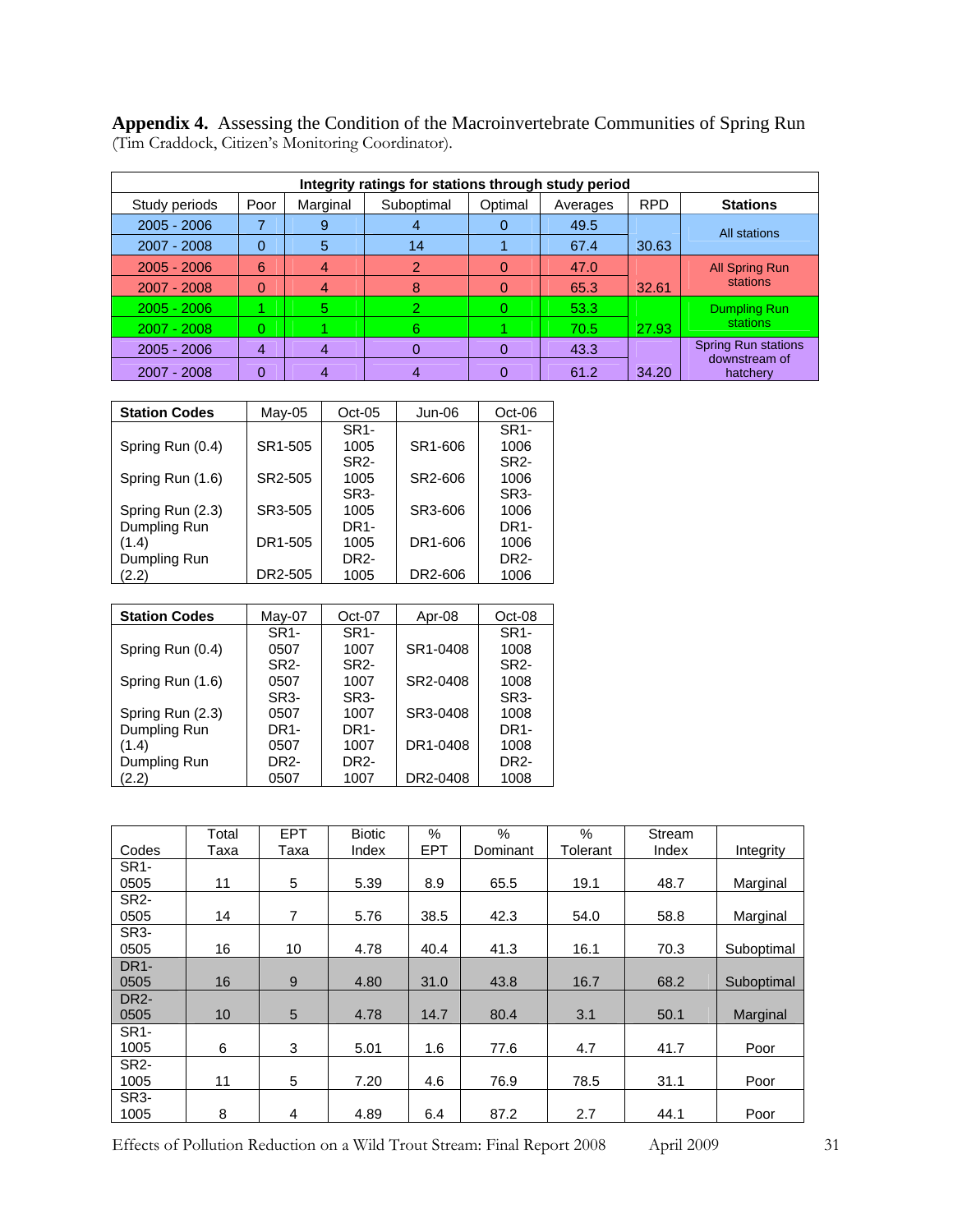| Codes                     | Total<br>Taxa    | <b>EPT</b><br>Taxa      | <b>Biotic</b><br>Index | $\%$<br><b>EPT</b> | $\frac{9}{6}$<br>Dominant | $\frac{0}{6}$<br>Tolerant | Stream<br>Index | Integrity  |
|---------------------------|------------------|-------------------------|------------------------|--------------------|---------------------------|---------------------------|-----------------|------------|
| DR <sub>1</sub> -         |                  |                         |                        |                    |                           |                           |                 |            |
| 1005                      | 14               | $\boldsymbol{9}$        | 4.54                   | 25.3               | 68.8                      | 0.8                       | 63.5            | Suboptimal |
| DR <sub>2</sub> -<br>1005 | 11               | $\overline{7}$          | 4.85                   | 7.1                | 87.9                      | 2.5                       | 50.4            | Marginal   |
| SR <sub>1</sub> -         |                  |                         |                        |                    |                           |                           |                 |            |
| 0606<br>SR <sub>2</sub> - | 9                | 6                       | 5.03                   | 13.7               | 53.1                      | 15.0                      | 53.4            | Marginal   |
| 0606                      | 12               | 5                       | 6.55                   | 23.9               | 64.3                      | 64.8                      | 42.0            | Poor       |
| SR <sub>3</sub> -         |                  |                         |                        |                    |                           |                           |                 |            |
| 0606<br>DR <sub>1</sub> - | 12               | 8                       | 4.62                   | 32.8               | 55.9                      | 7.8                       | 63.5            | Suboptimal |
| 0606                      | $\overline{7}$   | $\sqrt{2}$              | 5.00                   | 1.0                | 87.6                      | 1.9                       | 39.5            | Poor       |
| DR <sub>2</sub> -<br>0606 | 10               | $\overline{7}$          | 4.82                   | 10.4               | 82.2                      | 4.3                       | 51.2            | Marginal   |
| SR <sub>1</sub> -         |                  |                         |                        |                    |                           |                           |                 |            |
| 1006                      | 9                | $\overline{\mathbf{4}}$ | 5.32                   | 7.0                | 68.1                      | 14.6                      | 45.9            | Marginal   |
| SR <sub>2</sub> -<br>1006 | 10               | $\overline{c}$          | 7.31                   | 3.3                | 80.5                      | 80.9                      | 24.8            | Poor       |
| SR <sub>3</sub> -         |                  |                         |                        |                    |                           |                           |                 |            |
| 1006<br>DR <sub>1</sub> - | $\overline{7}$   | $\boldsymbol{2}$        | 4.90                   | 2.2                | 90.2                      | 0.4                       | 39.4            | Poor       |
| 1006                      | 12               | $\,6\,$                 | 4.78                   | 10.2               | 83.6                      | 1.8                       | 51.6            | Marginal   |
| DR <sub>2</sub> -<br>1006 | 11               | $\overline{7}$          | 4.85                   | 10.2               | 83.4                      | 4.9                       | 51.5            | Marginal   |
| SR <sub>1</sub> -         |                  |                         |                        |                    |                           |                           |                 |            |
| 0507                      | 11               | 6                       | 4.62                   | 38.8               | 45.3                      | 9.3                       | 62.8            | Suboptimal |
| SR <sub>2</sub> -<br>0507 | $\boldsymbol{9}$ | $\mathbf 5$             | 5.04                   | 45.1               | 34.4                      | 20.0                      | 60.7            | Suboptimal |
| SR <sub>3</sub> -         |                  |                         |                        |                    |                           |                           |                 |            |
| 0507<br>DR <sub>1</sub> - | 14               | 9                       | 4.04                   | 71.0               | 34.4                      | 9.0                       | 78.6            | Suboptimal |
| 0507                      | 14               | 10                      | 3.88                   | 53.2               | 40.3                      | 3.9                       | 76.6            | Suboptimal |
| DR <sub>2</sub> -         |                  |                         |                        |                    |                           |                           |                 |            |
| 0507<br>SR <sub>1</sub> - | 12               | $\overline{7}$          | 4.49                   | 44.9               | 51.3                      | 1.7                       | 66.3            | Suboptimal |
| 1007                      | 13               | $\overline{7}$          | 4.66                   | 63.0               | 34.2                      | 9.6                       | 73.2            | Suboptimal |
| SR <sub>2</sub> -<br>1007 | 11               | $\overline{\mathbf{4}}$ | 5.92                   | 25.5               | 34.8                      | 35.5                      | 53.3            | Marginal   |
| SR <sub>3</sub> -         |                  |                         |                        |                    |                           |                           |                 |            |
| 1007<br>DR <sub>1</sub> - | 16               | 10                      | 4.23                   | 47.4               | 43.2                      | 0.9                       | 76.8            | Suboptimal |
| 1007                      | 21               | 12                      | 4.04                   | 59.4               | 8.7                       | 27.0                      | 88.2            | Optimal    |
| DR <sub>2</sub> -         |                  | 10                      | 4.63                   |                    |                           | 8.7                       |                 | Suboptimal |
| 1007<br><b>SR1-</b>       | 16               |                         |                        | 29.8               | 50.8                      |                           | 69.7            |            |
| 0408                      | 13               | 8                       | 5.07                   | 17.9               | 66.9                      | 10.7                      | 57.3            | Marginal   |
| SR <sub>2</sub> -<br>0408 | 11               | 6                       | 5.79                   | 23.6               | 38.2                      | 38.2                      | 53.8            | Marginal   |
| SR <sub>3</sub> -         |                  |                         |                        |                    |                           |                           |                 |            |
| 0408<br>DR <sub>1</sub> - | 11               | 10                      | 4.72                   | 28.6               | 59.1                      | 9.5                       | 66.7            | Suboptimal |
| 0408                      | 14               | $\boldsymbol{9}$        | 4.36                   | 31.3               | 59.3                      | 5.1                       | 66.0            | Suboptimal |
| DR <sub>2</sub> -         |                  |                         |                        |                    |                           |                           |                 |            |
| 0408<br>SR <sub>1</sub> - | 13               | 8                       | 4.83                   | 25.2               | 49.5                      | 18.8                      | 61.4            | Suboptimal |
| 1008                      | 13               | 8                       | 4.74                   | 38.2               | 27.3                      | 13.2                      | 69.6            | Suboptimal |
| <b>SR2-</b><br>1008       | 8                | 4                       | 5.26                   | 40.1               | 28.8                      | 18.5                      | 58.6            | Marginal   |
| SR <sub>3</sub> -         | 16               | 10                      | 4.64                   | 36.4               | 43.6                      | 7.6                       | 71.9            | Suboptimal |